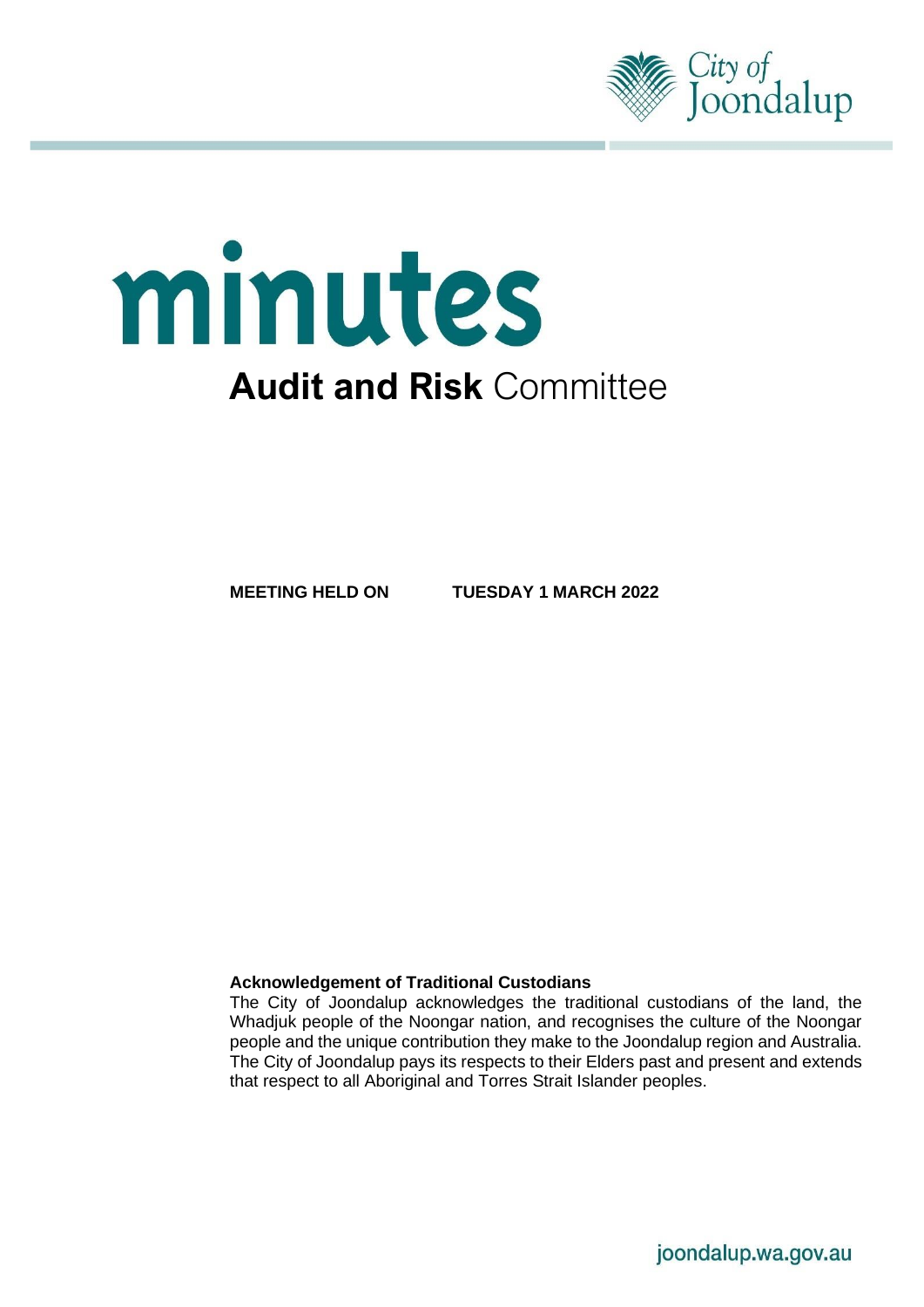# **TABLE OF CONTENTS**

| ITEM NO. TITLE |                                                                                                                  | <b>PAGE NO.</b> |
|----------------|------------------------------------------------------------------------------------------------------------------|-----------------|
|                | <b>DECLARATION OF OPENING</b>                                                                                    | $\mathbf{2}$    |
|                | <b>DECLARATIONS OF FINANCIAL INTEREST / PROXIMITY INTEREST /</b><br><b>INTEREST THAT MAY AFFECT IMPARTIALITY</b> | 3               |
|                | <b>APOLOGIES AND LEAVE OF ABSENCE</b>                                                                            | 3               |
|                | <b>CONFIRMATION OF MINUTES</b>                                                                                   | 3               |
|                | ANNOUNCEMENTS BY THE PRESIDING<br><b>MEMBER WITHOUT</b><br><b>DISCUSSION</b>                                     | 4               |
|                | <b>IDENTIFICATION OF MATTERS FOR WHICH THE MEETING MAY BE</b><br><b>CLOSED TO THE PUBLIC</b>                     | 4               |
|                | <b>PETITIONS AND DEPUTATIONS</b>                                                                                 | 4               |
|                | <b>REPORTS</b>                                                                                                   | 5               |
|                | <b>MOTION TO CHANGE THE ORDER OF BUSINESS</b>                                                                    | 4               |
| 6              | 2021-22 ANNUAL FINANCIAL AUDIT - ENTRANCE MEETING WITH<br>OFFICE OF THE AUDITOR-GENERAL WA                       | 5/24            |
|                | <b>MOTION TO RESUME THE ORDER OF BUSINESS</b>                                                                    | 8               |
| 1              | CONFIDENTIAL - 2020-21 OFFICE OF THE AUDITOR GENERAL<br><b>INFORMATION SYSTEMS AUDIT</b>                         | 8               |
| 2              | 2021 COMPLIANCE AUDIT RETURN                                                                                     | 10              |
| 3              | ROLE AND FUNCTIONING OF THE AUDIT AND RISK COMMITTEE                                                             | 13              |
| 4              | HALF YEARLY REPORT – WRITE-OFF OF MONIES FROM 1 JULY TO 31<br>DECEMBER 2021                                      | 18              |
| 5              | HALF YEAR REPORT - CONTRACT EXTENSIONS - 1 JULY TO 31<br>DECEMBER 2021                                           | 21              |
| 6              | 2021-22 ANNUAL FINANCIAL AUDIT - ENTRANCE MEETING WITH<br>OFFICE OF THE AUDITOR-GENERAL WA                       | 24/5            |
| $\overline{7}$ | CONFIDENTIAL - INTERNAL AUDIT OUTCOMES - EMPLOYEE TO<br><b>SUPPLIER RELATIONSHIPS</b>                            | 25              |
| 8              | CONFIDENTIAL - REPORT TO EXTERNAL OVERSIGHT AGENCIES                                                             | 26              |
|                | <b>URGENT BUSINESS</b>                                                                                           | 27              |
|                | <b>MOTIONS OF WHICH PREVIOUS NOTICE HAS BEEN GIVEN</b>                                                           | 27              |
|                | <b>REQUESTS FOR REPORTS FOR FUTURE CONSIDERATION</b>                                                             | 27              |
|                | <b>CLOSURE</b>                                                                                                   | 27              |
|                |                                                                                                                  |                 |

## **Note:**

Clause 15.10 of the City's *Meeting Procedures Local Law 2013* states:

*This local law applies generally to committee meetings except for clause 7.1 in respect of members seating and clause 7.8 in respect of limitation on members speaking.*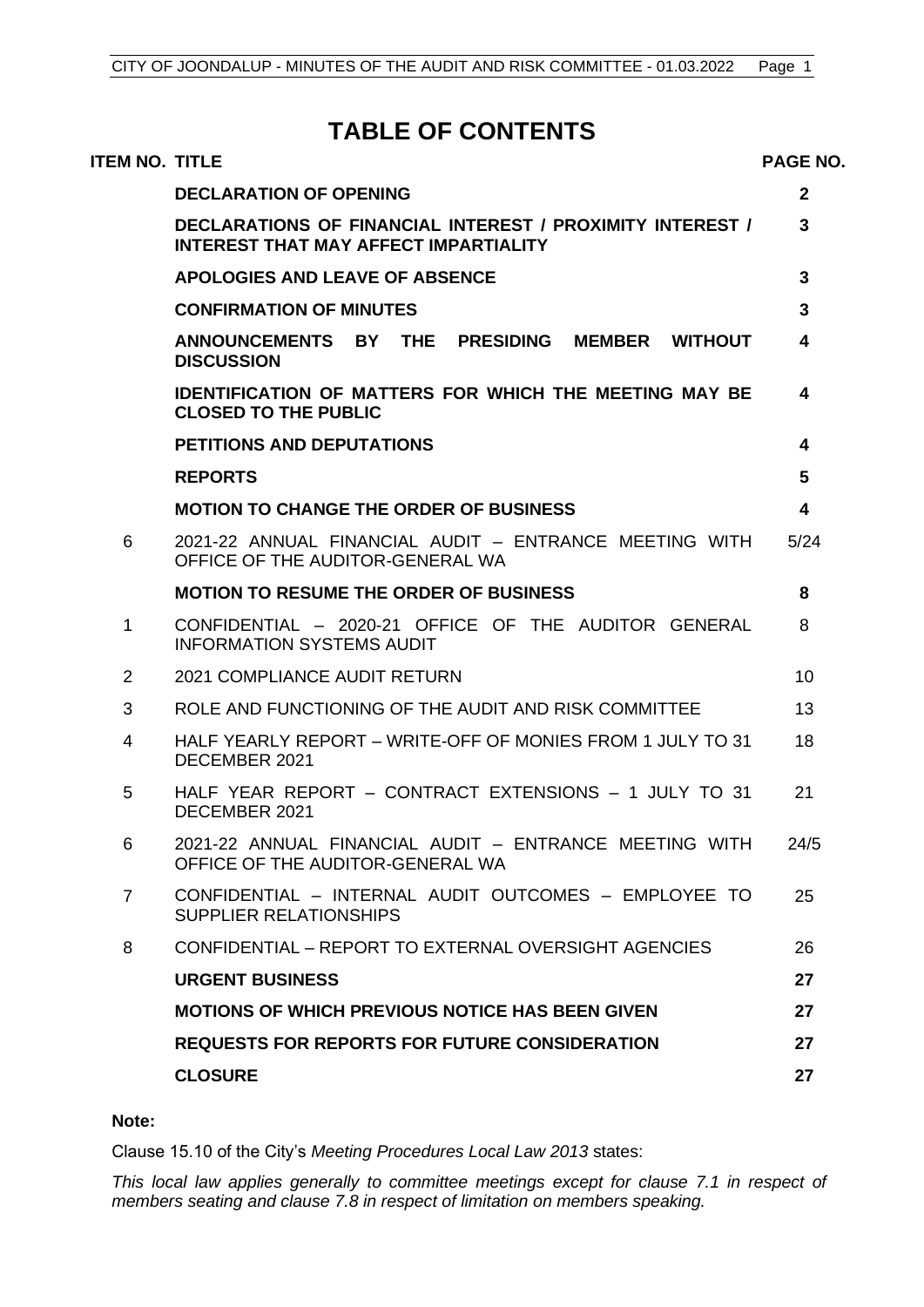# **CITY OF JOONDALUP**

## **MINUTES OF THE AUDIT AND RISK COMMITTEE MEETING HELD BY ELECTRONIC MEANS ON TUESDAY 1 MARCH 2022.**

## **ATTENDANCE**

#### **Committee Members**

| Cr John Raftis              | <b>Presiding Member</b>        |                              |
|-----------------------------|--------------------------------|------------------------------|
| Mayor Hon. Albert Jacob, JP |                                |                              |
| Cr Tom McLean, JP           |                                | absent from 6.24pm to 6.26pm |
| Cr Nige Jones               | <b>Deputy Presiding Member</b> |                              |
| Cr Russell Poliwka          |                                | absent from 6.45pm to 7.00pm |
| Cr Russ Fishwick, JP        |                                | absent from 6.32pm to 6.40pm |
| Mr Richard Thomas           | External Member                |                              |
| <b>Observers:</b>           |                                |                              |

Cr John Chester *from 6.16pm to 6.18pm* Cr Adrian Hill Cr Suzanne Thompson

#### **Officers:**

Mrs Kylie Bergmann Manager Governance<br>
Mr Roney Oommen Manager Financial Se Mr Peter McGuckin **Internal Auditor** Mrs Wendy Cowley **Governance Officer** 

Mr James Pearson Chief Executive Officer *from 5.49pm absent from 6.31pm to 6.33pm* Mr Mat Humfrey Director Corporate Services Mrs Rebecca Maccario **Acting Director Governance and Strategy** Mr Roney Oommen **Manager Financial Services** *until 6.26pm*<br>Manager Information Technology *until 6.33pm* Manager Information Technology *until 6.33pm* Ms Christine Robinson Manager Audit, Risk and Executive Services

#### **Guests:**

| Office of the Auditor General | until 6.33pm |
|-------------------------------|--------------|
| Office of the Auditor General | until 6.33pm |
| Office of the Auditor General | until 6.33pm |
| Office of the Auditor General | until 6.33pm |
|                               |              |

## <span id="page-2-0"></span>**DECLARATION OF OPENING**

The Presiding Member declared the meeting open at 5.45pm.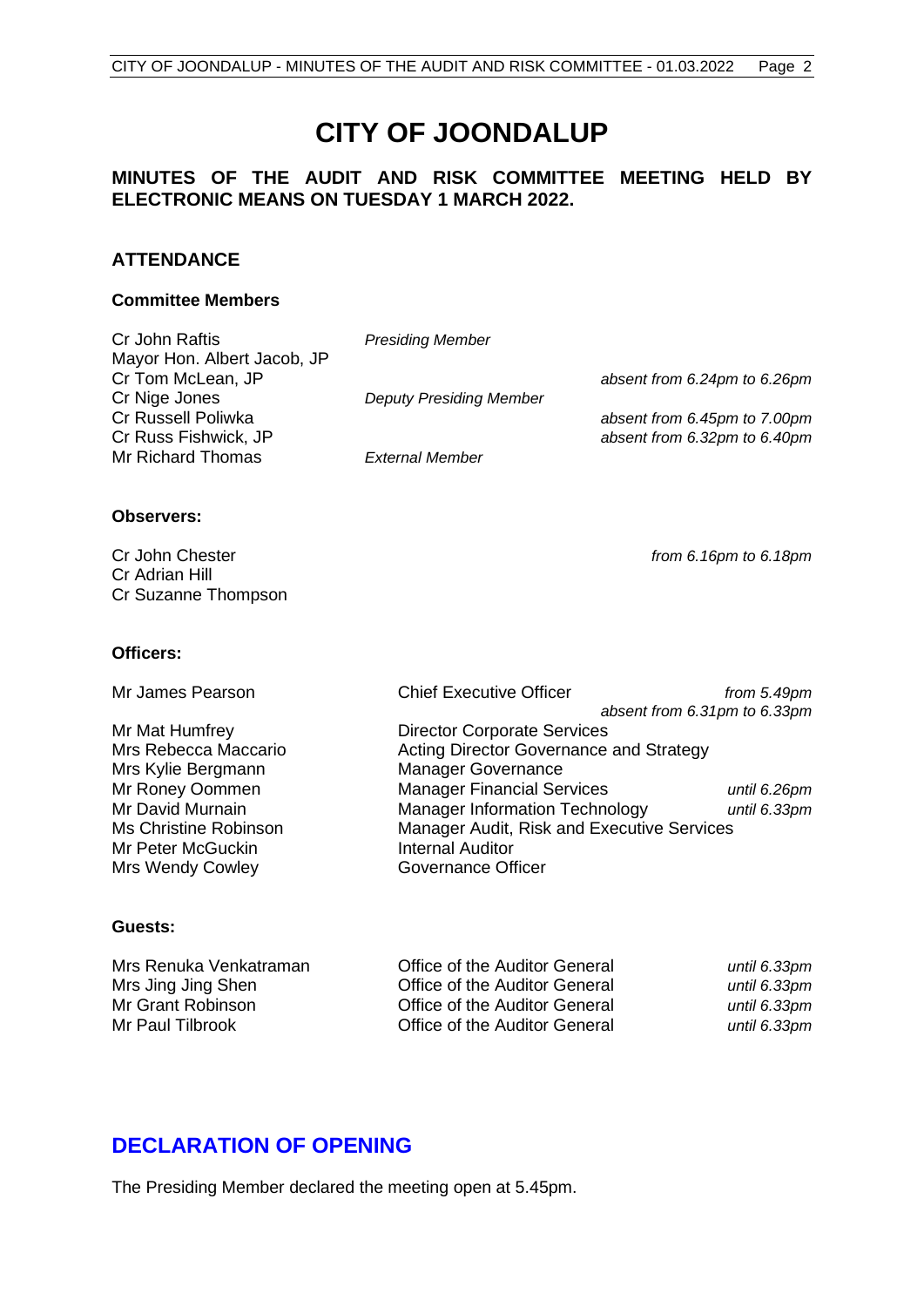# <span id="page-3-0"></span>**DECLARATIONS OF FINANCIAL INTEREST / PROXIMITY INTEREST / INTEREST THAT MAY AFFECT IMPARTIALITY**

## **Disclosure of Interest affecting Impartiality**

Elected Members (in accordance with clause 22 of Schedule 1 of the *Local Government [Model Code of Conduct] Regulations 2021*) and employees (in accordance with the Code of Conduct) are required to declare any interest that may affect their impartiality in considering a matter. This declaration does not restrict any right to participate in or be present during the decision-making process. The Elected Member / employee is also encouraged to disclose the nature of their interest.

| <b>Name / Position</b>    | <b>Mr Richard Thomas.</b>                                                                                                                                                                                                                                             |
|---------------------------|-----------------------------------------------------------------------------------------------------------------------------------------------------------------------------------------------------------------------------------------------------------------------|
| <b>Nature of Interest</b> | Interest that may affect impartiality.                                                                                                                                                                                                                                |
| <b>Extent of Interest</b> | Mr Thomas has been contracted as an independent risk management<br>adviser with Identitii, an ASX-listed (ID8) company, which specialises<br>in anti-financial crime software.                                                                                        |
|                           | The role involves attending Audit and Risk Committee meetings,<br>attending some Board meetings in relation to those Audit and Risk<br>Committee meetings and general risk management advice. There has<br>been an ASX announcement and some social media commentary. |

# <span id="page-3-1"></span>**APOLOGIES AND LEAVE OF ABSENCE**

#### **Apologies**

Cr John Chester. Cr John Logan.

#### **Leave of Absence Previously Approved**

Cr John Logan 17 to 21 March 2022 inclusive.

# <span id="page-3-2"></span>**CONFIRMATION OF MINUTES**

#### **MINUTES OF THE AUDIT AND RISK COMMITTEE MEETINGS HELD ON 9 AUGUST 2021 AND THE SPECIAL AUDIT AND RISK COMMITTEE MEETING HELD ON 1 NOVEMBER 2021 AND 15 DECEMBER 2021**

**MOVED Cr Jones, SECONDED Cr McLean that the Minutes of the following Committee meetings be CONFIRMED as a true and correct record:**

- **1 Audit and Risk Committee held on 9 August 2021;**
- **2 Special Audit and Risk Committee held on 1 November 2021;**
- **3 Special Audit and Risk Committee held on 15 December 2021.**

#### **The Motion was Put and CARRIED (7/0)**

<span id="page-3-3"></span>**In favour of the Motion:** Cr Raftis, Mayor Jacob, Crs Fishwick, Jones, McLean, Poliwka and Mr Thomas.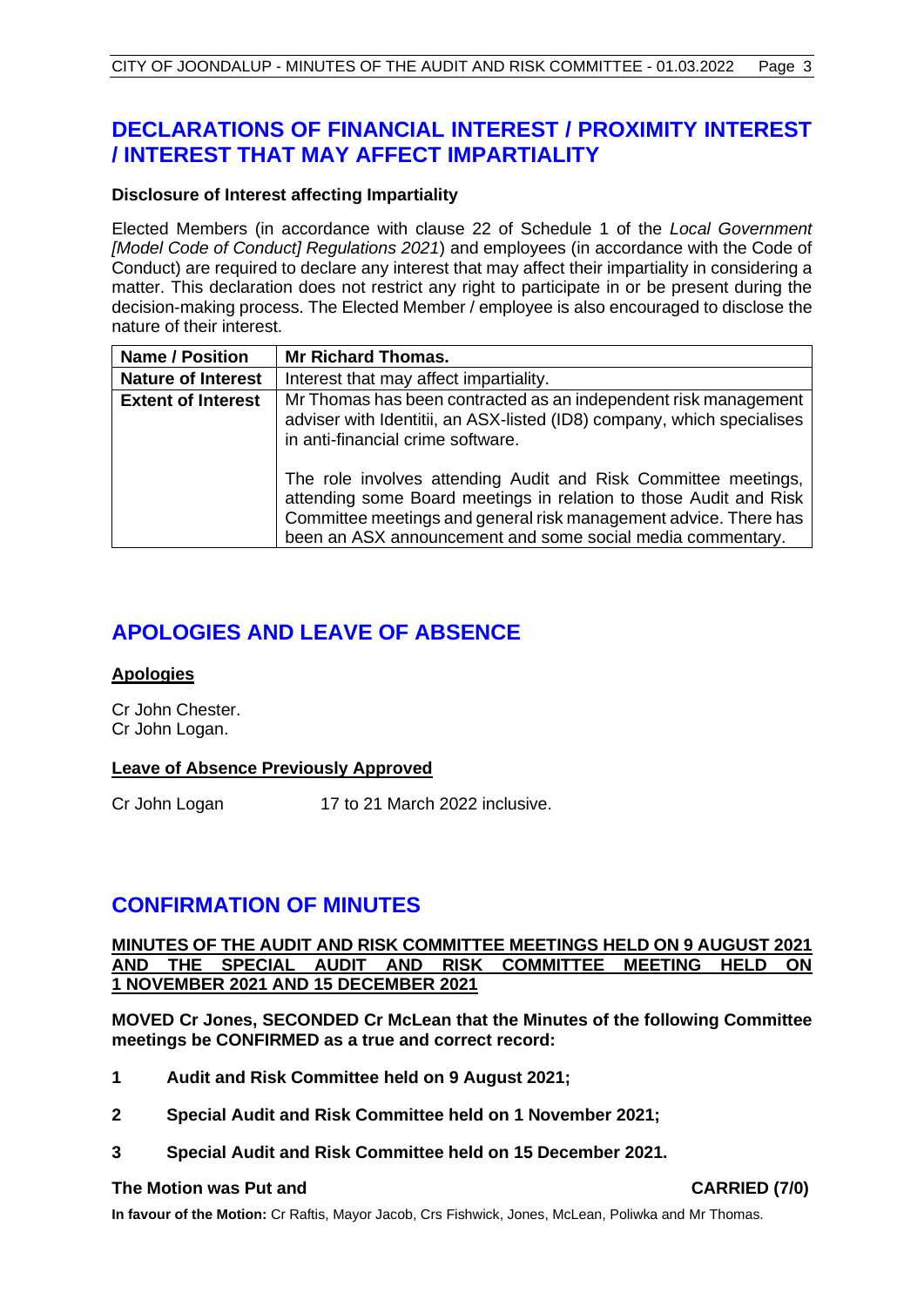# **ANNOUNCEMENTS BY THE PRESIDING MEMBER WITHOUT DISCUSSION**

Nil.

# <span id="page-4-0"></span>**IDENTIFICATION OF MATTERS FOR WHICH THE MEETING MAY BE CLOSED TO THE PUBLIC**

In accordance with Clause 5.2 of the City's *Meeting Procedures Local Law 2013*, this meeting was not open to the public.

# <span id="page-4-1"></span>**PETITIONS AND DEPUTATIONS**

Nil.

## <span id="page-4-2"></span>**MOTION TO CHANGE THE ORDER OF BUSINESS**

**MOVED Cr Jones, SECONDED Mayor Jacob that the Audit and Risk Committee, in accordance with clause 14.1 of the** *City of Joondalup Meeting Procedures Local Law 2013***, suspends the operation of clause 4.3 – Order of Business of the** *City of Joondalup Meeting Procedures Local Law 2013***, to enable the consideration of:**

**1 Item 6 – 2021-22 Annual Financial Audit – Entrance Meeting with Office of the Auditor General WA,**

**to be discussed as the first item of business.**

#### **The Motion was Put and CARRIED (7/0)**

**In favour of the Motion:** Cr Raftis, Mayor Jacob, Crs Fishwick, Jones, McLean, Poliwka and Mr Thomas.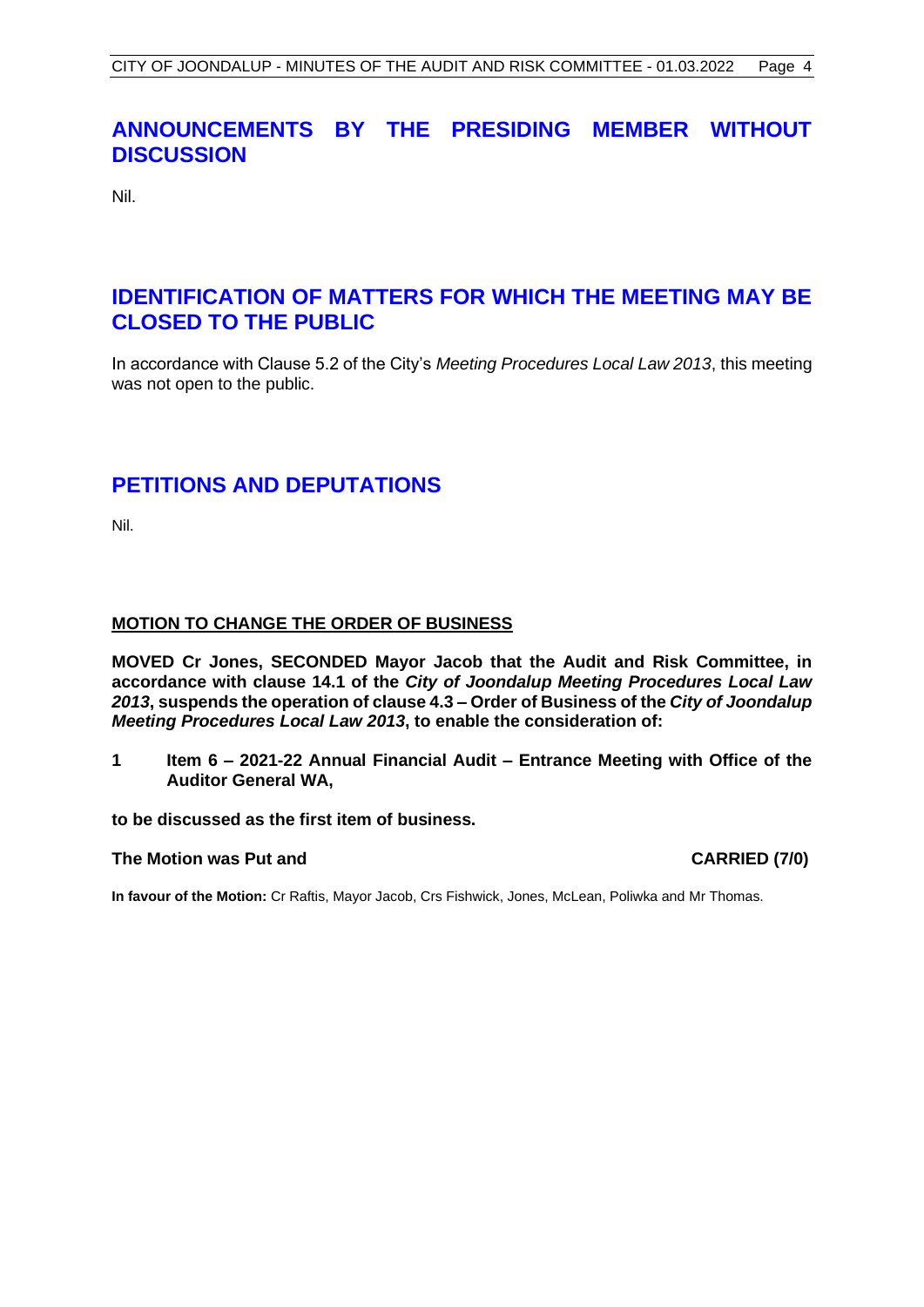# <span id="page-5-0"></span>**REPORTS**

# <span id="page-5-1"></span>**ITEM 6 2021-22 ANNUAL FINANCIAL AUDIT – ENTRANCE MEETING WITH OFFICE OF THE AUDITOR-GENERAL WA**

| <b>WARD</b>                           | All                                                                                                                                                                                              |  |
|---------------------------------------|--------------------------------------------------------------------------------------------------------------------------------------------------------------------------------------------------|--|
| <b>RESPONSIBLE</b><br><b>DIRECTOR</b> | Mr Mat Humfrey<br><b>Corporate Services</b>                                                                                                                                                      |  |
| <b>FILE NUMBERS</b>                   | 110069, 101515                                                                                                                                                                                   |  |
| <b>ATTACHMENT</b>                     | Attachment 1<br>OAG Entrance Interview Agenda and<br><b>Planning Summary</b>                                                                                                                     |  |
| <b>AUTHORITY / DISCRETION</b>         | Executive - The substantial direction setting and oversight<br>role of Council, such as adopting plans and reports,<br>accepting tenders, directing operations, setting and<br>amending budgets. |  |

#### **PURPOSE**

For the Audit and Risk Committee to note the Office of the Auditor-General's audit plan for the City's 2021-22 Annual Financial Audit.

#### **EXECUTIVE SUMMARY**

The Office of the Auditor General of Western Australia (OAG) is the designated auditor for all local governments in Western Australia. The OAG has undertaken the annual financial audit of the City's financial statements since 2017-18. Each year, before the audit process commences, the OAG meets with the City to advise of the audit approach and key focus areas. The OAG will brief the Audit and Risk Committee of its plan for the annual financial audit for 2021-22.

*It is therefore recommended that the Audit and Risk Committee NOTES the Office of the Auditor General of Western Australia audit plan for the City's 2021-22 Annual Financial Audit.*

#### **BACKGROUND**

Under the *Local Government Act 1995* and related Regulations, the OAG has been the City's auditor since 2017-18.

#### **DETAILS**

As part of preparation for the 2021-22 Annual Financial Audit of the City, the OAG has developed an audit plan to be communicated to the City in an audit entrance meeting with the Audit and Risk Committee.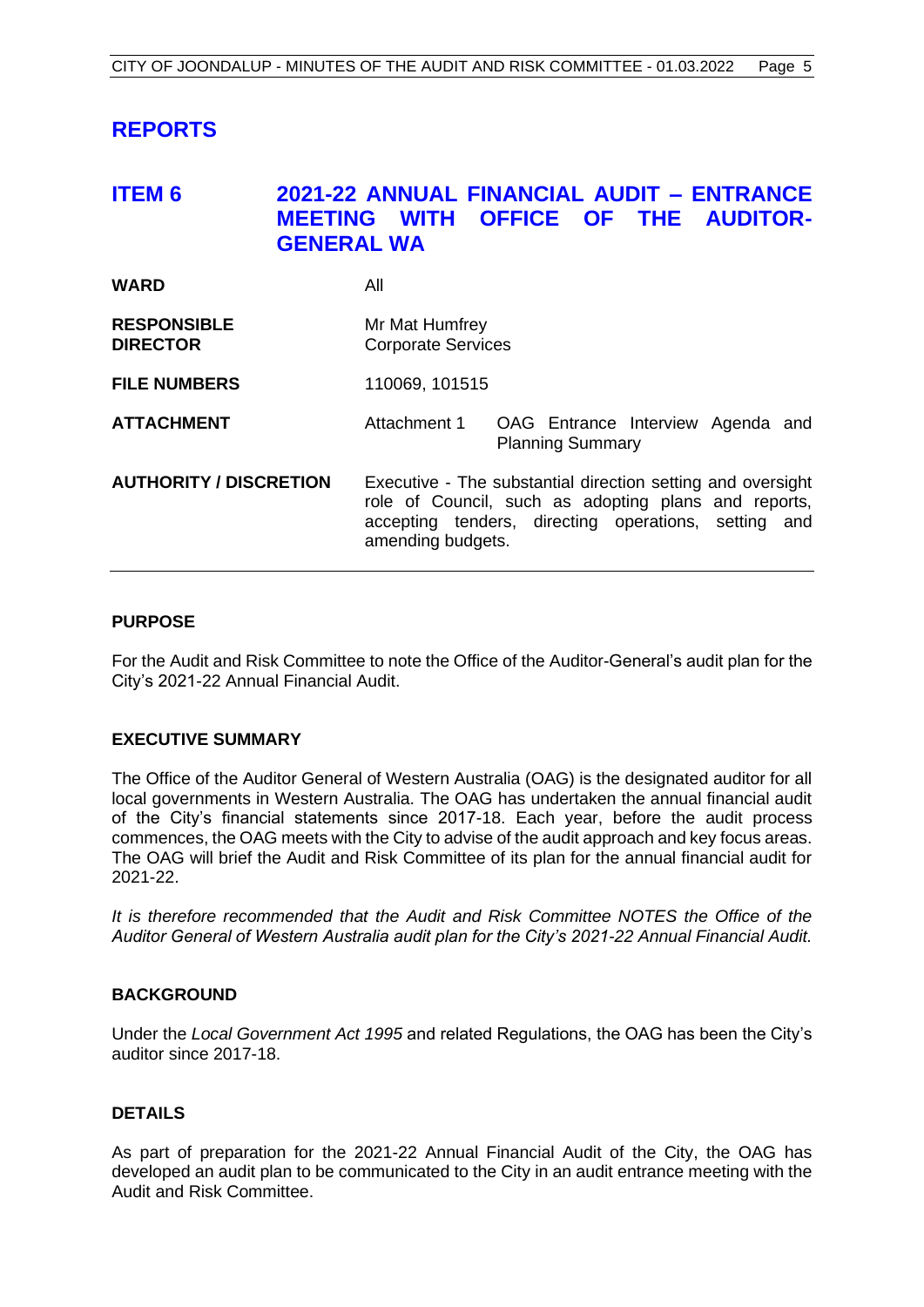The OAG undertakes the City's annual financial audit within the framework of the *Local Government Act 1995* and Australian Auditing Standards. The OAG is expected to undertake an interim audit for 2021-22 in approximately May 2022, with the final audit expected to be undertaken in October 2022.

#### **Legislation / Strategic Community Plan / Policy Implications**

**Legislation** *Local Government Act 1995*.

#### **Strategic Community Plan**

- **Key theme Financial Sustainability.**
- **Objective** Effective management.
- **Strategic initiative** Not applicable.
- **Policy** Not applicable.

#### **Risk Management Considerations**

Not applicable.

#### **Financial / Budget Implications**

The estimated fee for the 2021-22 audit has not yet been made available by the OAG.

All amounts quoted in this report are exclusive of GST.

#### **Regional Significance**

Not applicable.

#### **Sustainability Implications**

Not applicable.

#### **Consultation**

Not applicable.

#### **COMMENT**

The OAG's audit plan for 2021-22 outlines its proposed approach and key focus areas for the 2021-22 annual financial audit of the City.

## **VOTING REQUIREMENTS**

Simple Majority.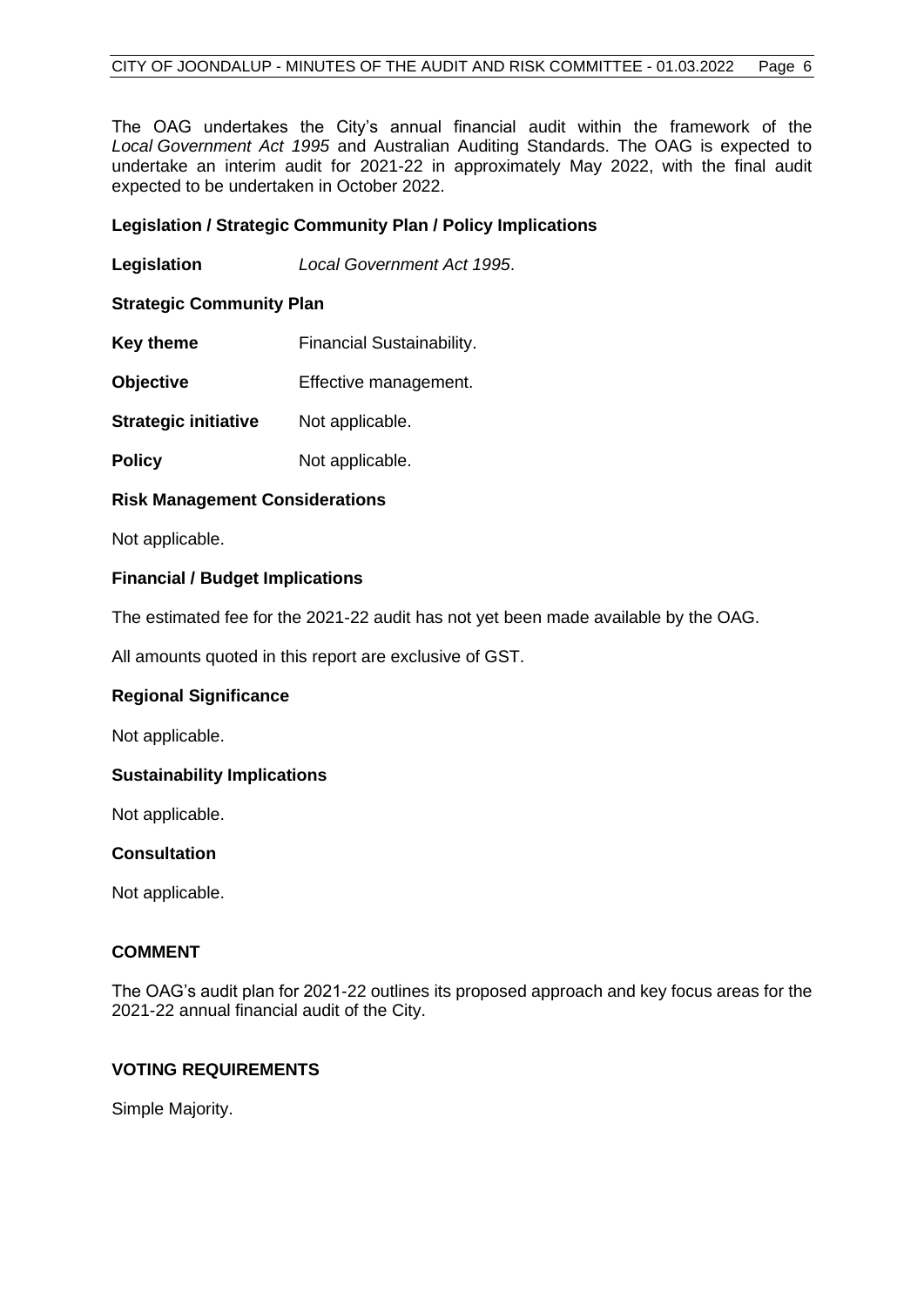#### **MOVED Mr Thomas, SECONDED Cr Jones that the Audit and Risk Committee NOTES the Office of the Auditor General of Western Australia audit plan for the City's 2021-22 Annual Financial Audit.**

#### **The Motion was Put and CARRIED (7/0)**

**In favour of the Motion:** Cr Raftis, Mayor Jacob, Crs Fishwick, Jones, McLean, Poliwka and Mr Thomas.

*Appendix 4 refers*

*To access this attachment on electronic document, click her[e: Attach4agnAUDIT220301.pdf](http://www.joondalup.wa.gov.au/files/committees/AURI/2022/Attach4agnAUDIT220301.pdf)*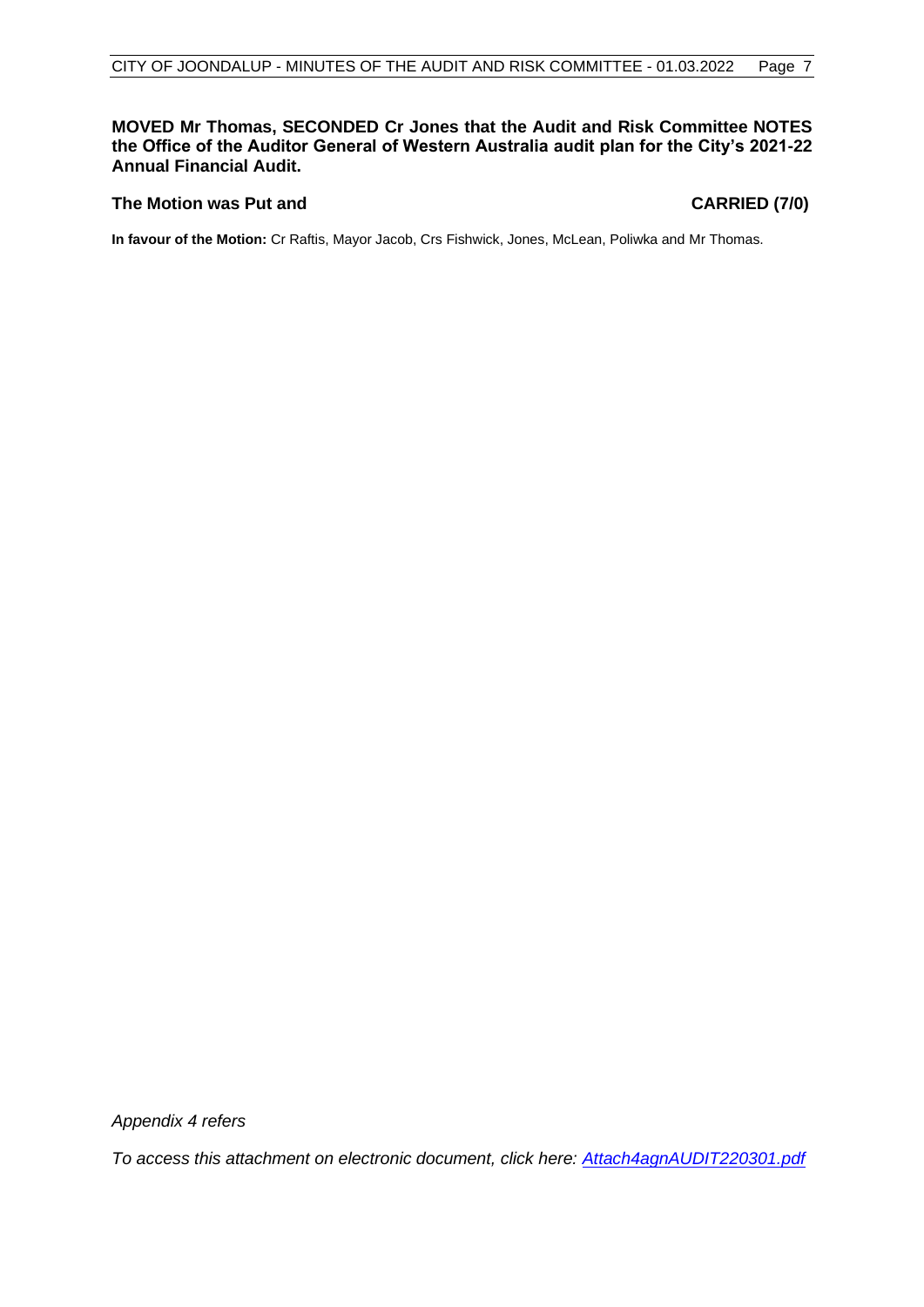#### <span id="page-8-0"></span>**MOTION TO RESUME THE ORDER OF BUSINESS**

**MOVED Mayor Jacob, SECONDED Cr Jones that the Audit and Risk Committee RESUMES the operation of clause 4.3 of the** *City of Joondalup Meeting Procedures Local Law 2013* **– Order of Business.**

#### **The Motion was Put and CARRIED (7/0)**

<span id="page-8-1"></span>**In favour of the Motion:** Cr Raftis, Mayor Jacob, Crs Fishwick, Jones, McLean, Poliwka and Mr Thomas.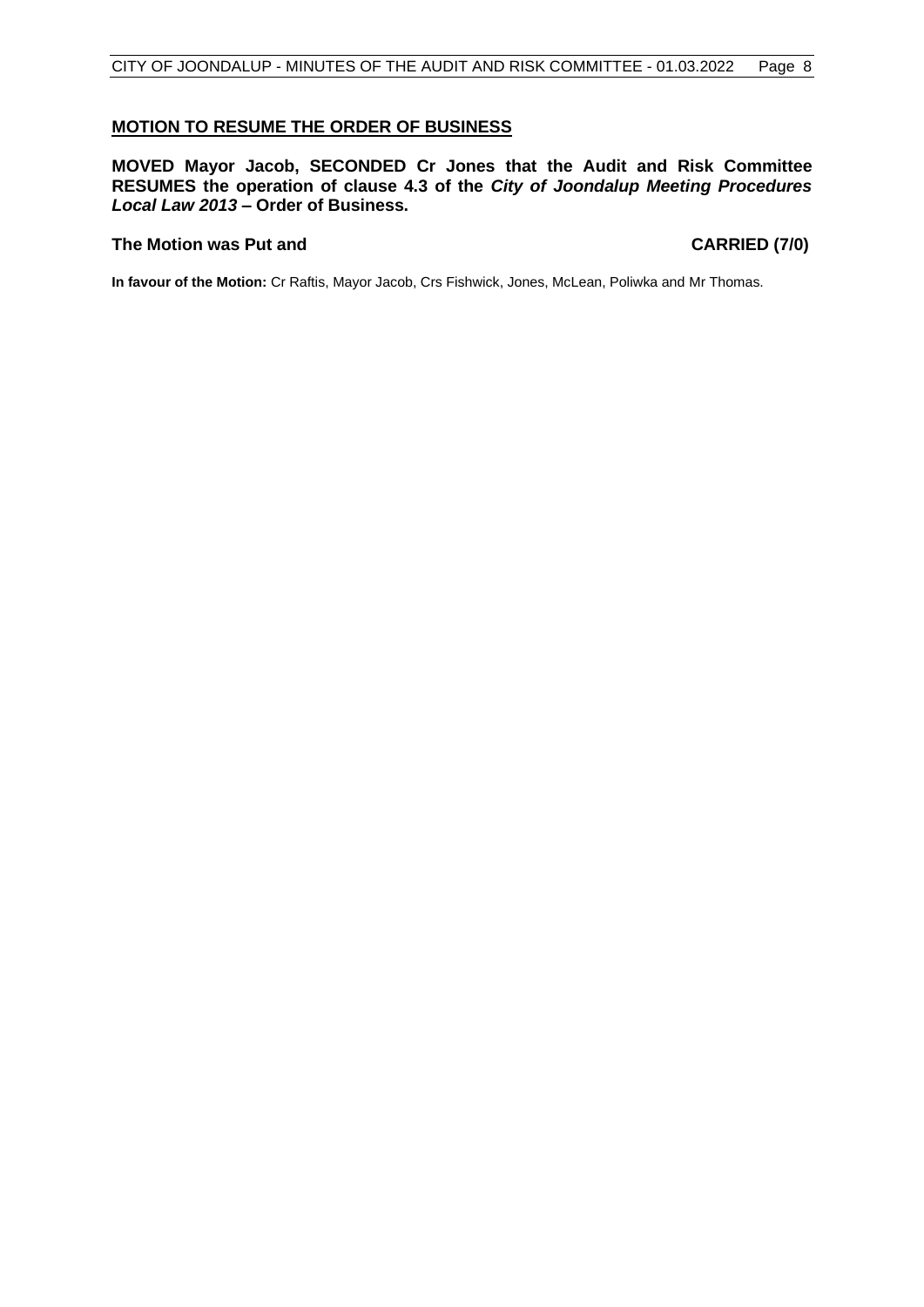| <b>ITEM1</b>                          | <b>AUDIT</b>                                | CONFIDENTIAL - 2020-21 OFFICE OF THE<br><b>AUDITOR GENERAL INFORMATION SYSTEMS</b>                                                                     |  |
|---------------------------------------|---------------------------------------------|--------------------------------------------------------------------------------------------------------------------------------------------------------|--|
| <b>WARD</b>                           | All                                         |                                                                                                                                                        |  |
| <b>RESPONSIBLE</b><br><b>DIRECTOR</b> | Mr Mat Humfrey<br><b>Corporate Services</b> |                                                                                                                                                        |  |
| <b>FILE NUMBERS</b>                   | 106169, 101515                              |                                                                                                                                                        |  |
| <b>ATTACHMENTS</b>                    | Attachment 1                                | 2020-21 Audit Findings                                                                                                                                 |  |
|                                       | (Please Note:                               | The Report and Attachment is confidential<br>and will appear in the official Minute Book<br>only)                                                      |  |
| <b>AUTHORITY / DISCRETION</b>         |                                             | Information - includes items provided to Council for<br>information purposes only that do not require a decision of<br>Council (that is for 'noting'). |  |

This report is confidential in accordance with Section 5.23(2)(f)(ii) of the *Local Government Act 1995*, which also permits the meeting to be closed to the public for business relating to the following:

- *(f) a matter that if disclosed, could be reasonably expected to -*
	- *(ii) endanger the security of the local government's property.*

A full report was provided to Elected Members under separate cover. The report is not for publication.

*Cr Mclean left the meeting at 6.24pm and returned at 6.26pm.*

*The Manager Financial Services left the meeting at 6.26pm*

*The Chief Executive Officer left the meeting at 6.31pm.*

*Cr Fishwick left the meeting at 6.32pm.*

**MOVED Mayor Jacob, SECONDED Cr McLean that the Audit and Risk Committee NOTES the findings identified during the Office of the Auditor General Information Systems Audit for the period 1 July 2020 to 30 June 2021.**

#### **The Motion was Put and CARRIED (6/0)**

**In favour of the Motion:** Cr Raftis, Mayor Jacob, Crs Jones, McLean, Poliwka and Mr Thomas.

*The Chief Executive Officer entered the meeting at 6.33pm*

*The Manager Information Technology left the meeting at 6.33pm.*

*Guests from the Office of the Auditor General left the meeting at 6.33pm.*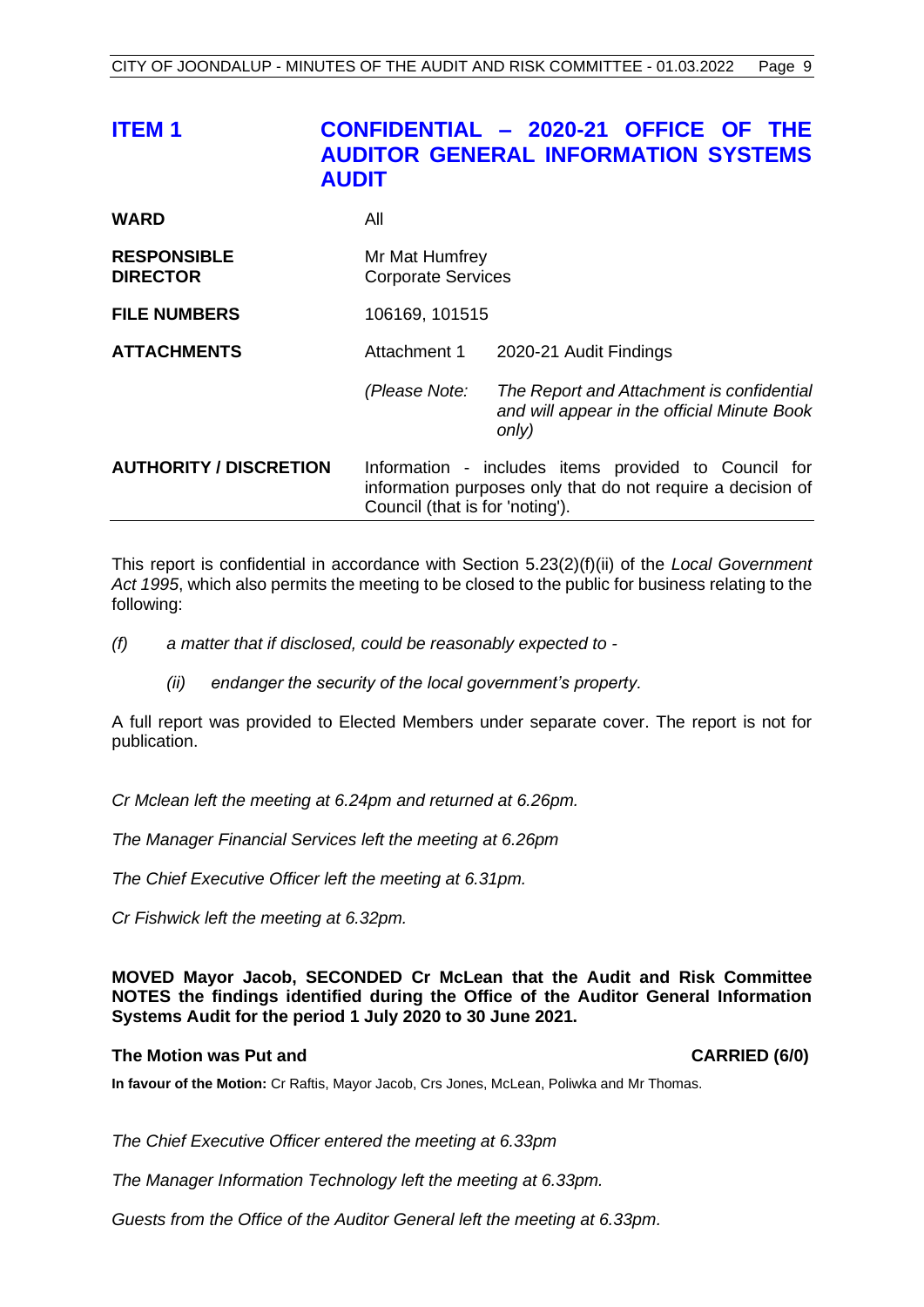<span id="page-10-0"></span>

| <b>ITEM 2</b>                         | <b>2021 COMPLIANCE AUDIT RETURN</b>                                                                                                                                                              |  |
|---------------------------------------|--------------------------------------------------------------------------------------------------------------------------------------------------------------------------------------------------|--|
| <b>WARD</b>                           | All                                                                                                                                                                                              |  |
| <b>RESPONSIBLE</b><br><b>DIRECTOR</b> | Mr James Pearson<br>Office of the CEO                                                                                                                                                            |  |
| <b>FILE NUMBERS</b>                   | 32481, 09492, 101515                                                                                                                                                                             |  |
| <b>ATTACHMENT</b>                     | Attachment 1<br>2021 Compliance Audit Return                                                                                                                                                     |  |
| <b>AUTHORITY / DISCRETION</b>         | Executive - The substantial direction setting and oversight<br>role of Council, such as adopting plans and reports,<br>accepting tenders, directing operations, setting and<br>amending budgets. |  |

#### **PURPOSE**

For Council to adopt the City's 2021 Compliance Audit Return (the Return) prior to it being submitted to the Department of Local Government, Sport and Cultural Industries (DLGSC).

#### **EXECUTIVE SUMMARY**

The DLGSC Compliance Audit Return for the period 1 January 2021 to 31 December 2021 has been completed and is required to be adopted by Council before being submitted to the DLGSC by 31 March 2022.

*It is therefore recommended that Council:*

- *1 ADOPTS the completed 2021 Local Government Compliance Audit Return for the period 1 January 2021 to 31 December 2021 forming Attachment 1 to this Report;*
- *2 in accordance with Regulation 15 of the Local Government (Audit) Regulations 1996, SUBMITS the completed Compliance Audit Return as detailed in Part 1 above, to the Department of Local Government, Sport and Cultural Industries.*

#### **BACKGROUND**

Regulation 14 of the *Local Government (Audit) Regulations 1996* requires a local government to carry out a compliance audit for the period 1 January to 31 December in each year. After carrying out a compliance audit the local government is to prepare a compliance audit return in a form approved by the Minister. The Audit and Risk Committee is to review the Return before it is presented to Council for adoption.

Regulation 15 requires the Return to be certified by the Mayor and the Chief Executive Officer before being submitted to the DLGSC, along with the relevant section of the minutes, by 31 March following the period to which the Return relates.

The 2021 Return was made available to local government authorities by the DLGSC via its centralised portal Smart Hub. The 2021 Return is similar to previous years and focuses on high risk areas of compliance and statutory reporting as prescribed in Regulation 13 of the *Local Government (Audit) Regulations 1996.*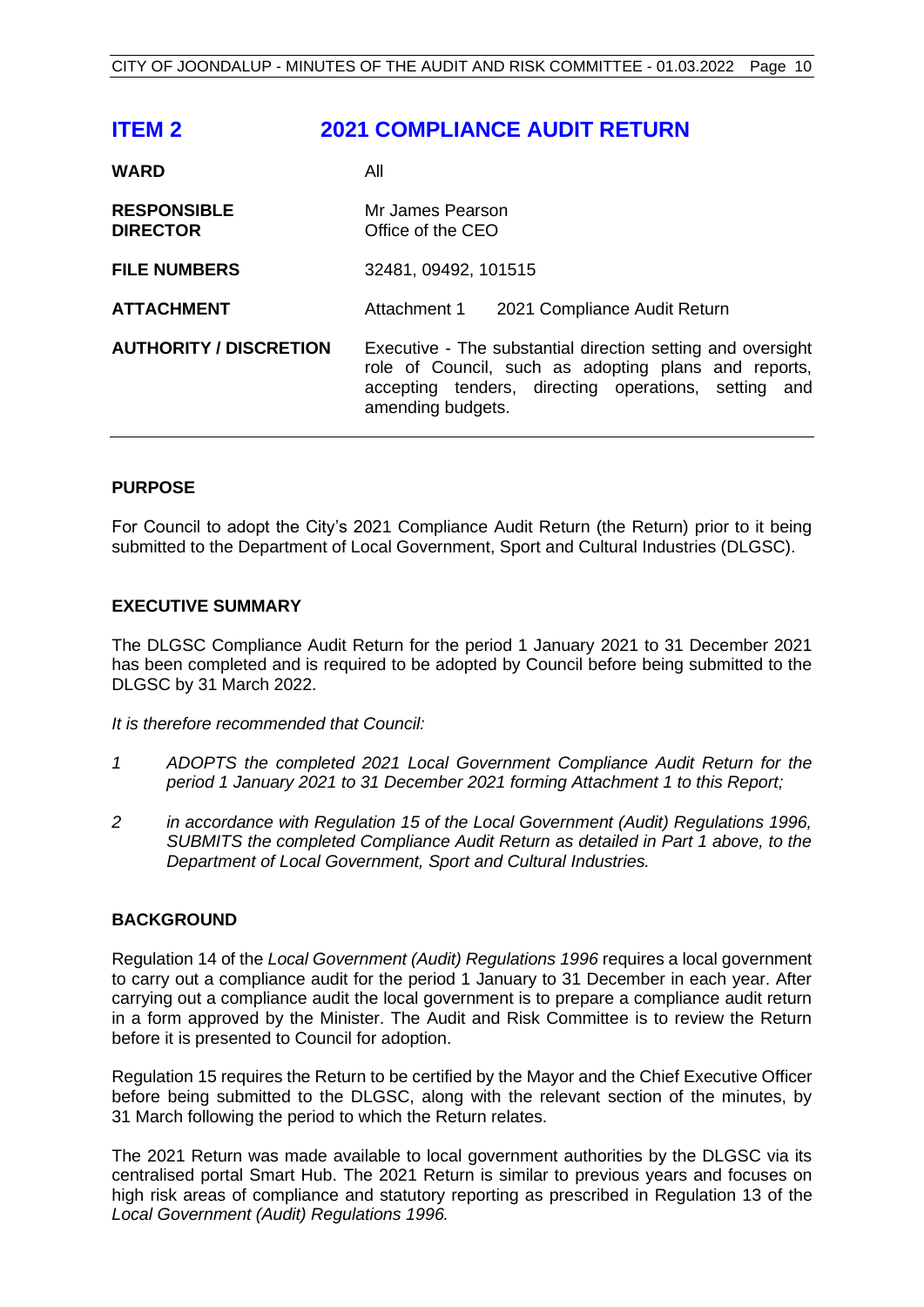## **DETAILS**

The 2021 Return contains the following compliance categories:

- Commercial Enterprises by Local Governments.
- Delegation of Power / Duty.
- Disclosure of Interest.
- Disposal of Property.
- Elections.
- Finance.
- Integrated Planning and Reporting.
- Local Government Employees.
- **Official Conduct.**
- Optional Questions.
- Tenders for Providing Goods and Services.

The relevant Managers were required to complete the responses to the Return's questions which were approved by their Director before being forwarded to the Internal Auditor for review and input via the Smart Hub on the DLGSC website. The Return has been completed and is now required to be adopted by Council before being finalised and submitted to the DLGSC by 31 March 2022.

It should be noted that the Return indicates two areas of non-compliance as follows:

• Disclosure of Interest – Question 5

One employee failed to lodge an annual return by 31 August 2021. The employee was on extended personal leave since 31 August 2020 and during this time their position was made redundant. The employee ceased employment with the City on 22 July 2021.

• Disclosure of Interest – Question 22

The draft Code of Conduct for council members, committee members and candidates was provided to Elected Members at Strategy Sessions on 2 March 2021 and 6 April 2021 for feedback; and adopted by Council on 18 May 2021 (CJ071-05/21 refers). This was not within three months of the prescribed model code of conduct coming into operation on 3 February 2021.

#### **Legislation / Strategic Community Plan / Policy Implications**

**Legislation** Regulations 14 and 15 of the *Local Government (Audit) Regulations 1996*.

#### **Strategic Community Plan**

- **Key theme Governance and Leadership.**
- **Objective Corporate capacity.**
- **Strategic initiative** Demonstrate accountability through robust reporting that is relevant and easily accessible by the community.
- **Policy** Not applicable.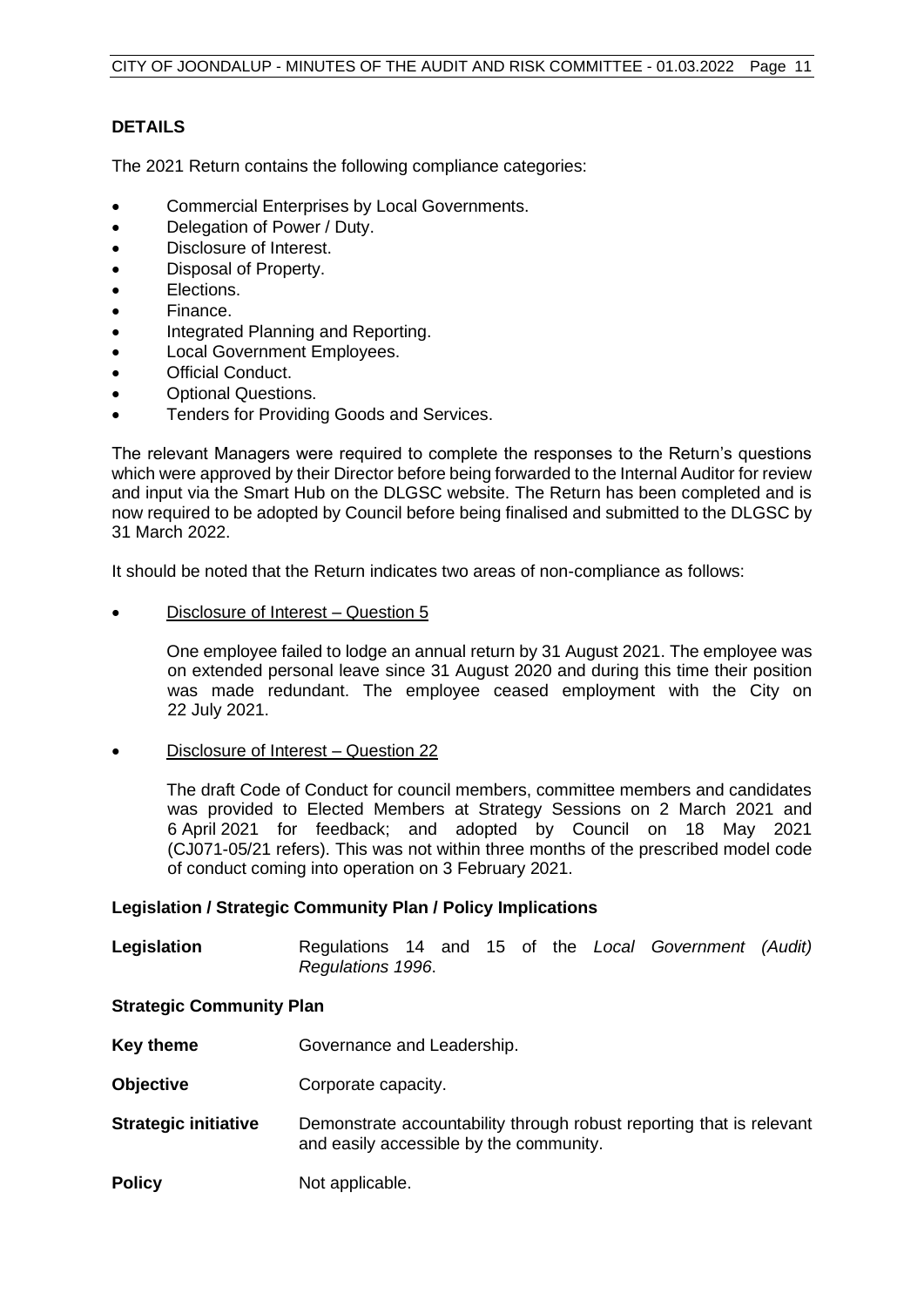#### **Risk Management Considerations**

The risk associated with Council failing to adopt the 2021 Return would result in non-compliance with the legislative requirements of the *Local Government (Audit) Regulations 1996.*

#### **Financial / Budget Implications**

Not applicable.

#### **Regional Significance**

Not applicable.

#### **Sustainability Implications**

Not applicable.

#### **Consultation**

Not applicable.

#### **COMMENT**

Two areas of non-compliance were identified, one of which was outside the City's control, as it related to an annual return not being lodged by one employee. Notwithstanding this, the 2021 Return reveals a high level of compliance with legislation by the City.

#### **VOTING REQUIREMENTS**

Simple Majority.

#### **MOVED Cr McLean, SECONDED Mr Thomas that Council:**

- **1 ADOPTS the 2021 Local Government Compliance Audit Return for the period 1 January 2021 to 31 December 2021 forming Attachment 1 to this Report;**
- **2 in accordance with Regulation 15 of the Local Government (Audit) Regulations 1996, SUBMITS the completed 2021 Compliance Audit Return as detailed in Part 1 above to the Department of Local Government, Sport and Cultural Industries.**

#### **The Motion was Put and CARRIED (6/0)**

**In favour of the Motion:** Cr Raftis, Mayor Jacob, Crs Jones, McLean, Poliwka and Mr Thomas.

#### *Appendix 1 refers*

*To access this attachment on electronic document, click her[e: Attach1agnAUDIT220301.pdf](http://www.joondalup.wa.gov.au/files/committees/AURI/2022/Attach1agnAUDIT220301.pdf)*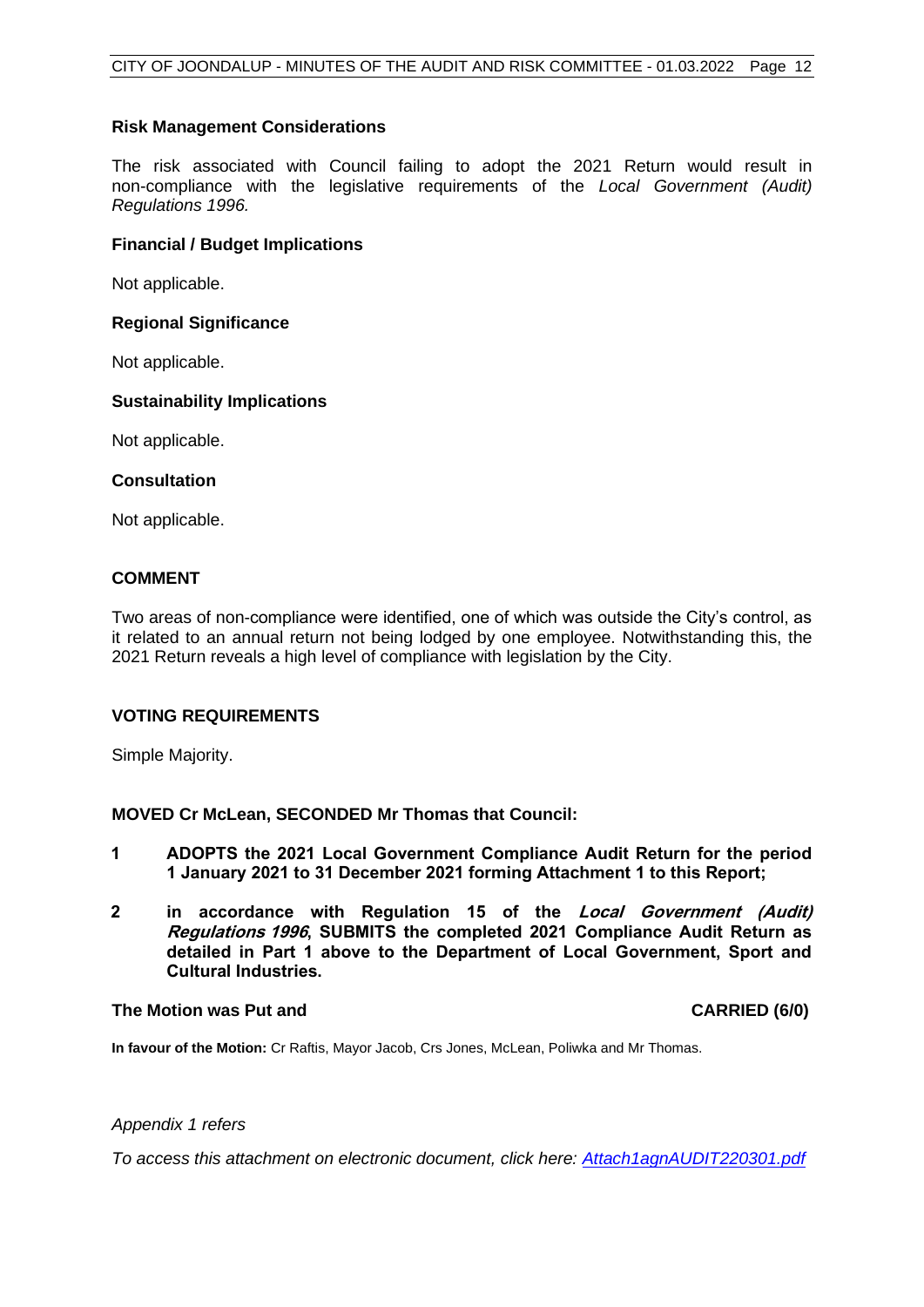<span id="page-13-0"></span>

| <b>ITEM3</b>                          | <b>RISK COMMITTEE</b>                                 | ROLE AND FUNCTIONING OF THE AUDIT AND  |
|---------------------------------------|-------------------------------------------------------|----------------------------------------|
| <b>WARD</b>                           | All                                                   |                                        |
| <b>RESPONSIBLE</b><br><b>DIRECTOR</b> | Mr James Pearson<br>Office of the CEO                 |                                        |
| <b>FILE NUMBERS</b>                   | 107022, 101515                                        |                                        |
| <b>ATTACHMENT</b>                     | Attachment 1                                          | Draft Audit and Risk Committee Charter |
| <b>AUTHORITY / DISCRETION</b>         | Review - Council reviews a decision made by officers. |                                        |

#### **PURPOSE**

For Council to consider possible changes to the role and functioning of the Audit and Risk Committee.

#### **EXECUTIVE SUMMARY**

Council at its meeting held on 20 July 2021 requested the Chief Executive Officer to prepare a report for the first ordinary meeting of the Audit and Risk Committee (and subsequent Council meeting) following the 2021 election, detailing the possible changes to the role and functioning of the Audit and Risk Committee (Committee), including but not limited to:

- the reporting of the City's Internal Auditor to the Committee
- the possibility of developing an Audit Charter on the function of the Committee.

This Report provides details of the current reporting structure of the City's Internal Auditor and possible changes to this reporting structure. This Report also presents a draft Audit Charter detailing the functions of the Committee, forming Attachment 1 to this Report.

*It is therefore recommended that Council:*

- *1 MAINTAINS the current functional reporting relationship between the Internal Auditor and the Audit and Risk Committee;*
- *2 ADOPTS the updated Audit and Risk Committee Charter, forming Attachment 1 to this Report;*
- *3 ADOPTS the revised Terms of Reference for the Audit and Risk Committee as reflected in the draft Audit and Risk Committee Charter, forming Attachment 1 to this Report.*

#### **BACKGROUND**

The *Local Government Act 1995* (the Act) and the *Local Government (Audit) Regulations 1996*  requires local governments to establish an audit committee with certain roles and responsibilities.

The City has established a committee under Section 7.1A of the Act, which is a formally appointed committee of Council in accordance with the Act, and is responsible to Council.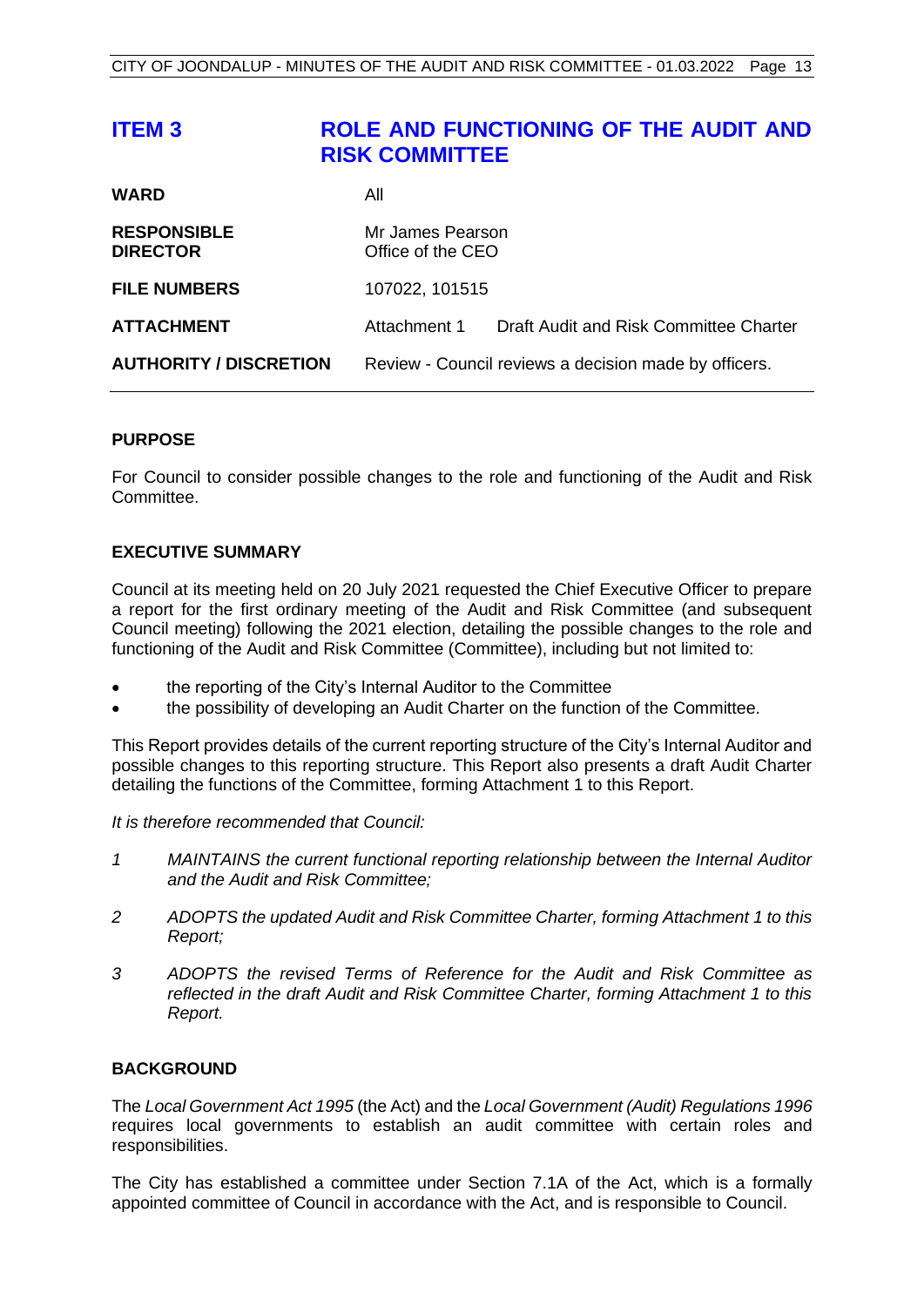## **DETAILS**

#### Reporting of the City's Internal Auditor to the Audit and Risk Committee

The internal audit function within a local government structure is independent from operational functions, systems and processes. To be most effective the function must be free from management control that may adversely impact on this independence and the auditing and reporting function. The Internal Auditor operates independently and reports directly to the Chief Executive Officer to eliminate undue influence on audit activities, findings and reports. The internal audit program is not subject to direction or approval from Directors, Managers or the Executive Leadership Team, however operational support is provided by the Manager Audit and Risk Services. This differs from listed companies (that are bound by the rules of the Australian Securities Exchange) whereby the final decision on the internal audit scope, annual plan and budget is reserved for the Board or Board Audit Committee on recommendation from internal audit and management.

One of the key objectives of the Internal Auditor position is to provide an independent and objective internal audit function that provides assurance on the City's systems of internal controls, compliance and risk management processes.

This is undertaken by:

- The provision of advice, support and recommendations to the Chief Executive Officer, Executive Leadership Team and the Committee on a range of audit, compliance and risk management matters in accordance with legislation, policies, protocols and professional standards;
- Preparation and presenting reports to the Chief Executive Officer, Executive Leadership Team and/or the Committee that contain detailed findings including identification of risks and recommendations to mitigate risks;
- Performing specialist assignments and investigations:
	- o as requested by the Chief Executive Officer; or
	- o from requests for reports from the Committee; or
	- o from notifications received from external oversight agencies (such as the Corruption and Crime Commission, Public Sector Commission and the Department of Local Government, Sport and Cultural Industries).

The Internal Auditor can liaise directly with the Presiding Member of the Committee to discuss reports that are included on Committee meeting agendas, has a direct line of communication with the Committee through attendance at committee meetings, and the Committee can request reports which can relate to matters that are progressed as internal audit reviews. The annual Internal Audit Plan is presented to the Committee for review.

This liaison and direct line of communication is referred to as a functional reporting relationship.

The Internal Auditor is an employee of the City and is bound by the *City of Joondalup Inside Workforce Enterprise Agreement 2018* which sets out the terms and conditions of employment. This means that the Chief Executive Officer is responsible for employment of the Internal Auditor. This differs from listed companies (that are bound by the rules of the Australian Securities Exchange) whereby decisions on the employment of the head of internal audit are reserved for the Board (on recommendation from the Board Audit Committee), as well as the Board or relevant Board Committee reviewing the reasonableness of the remuneration of the head of internal audit.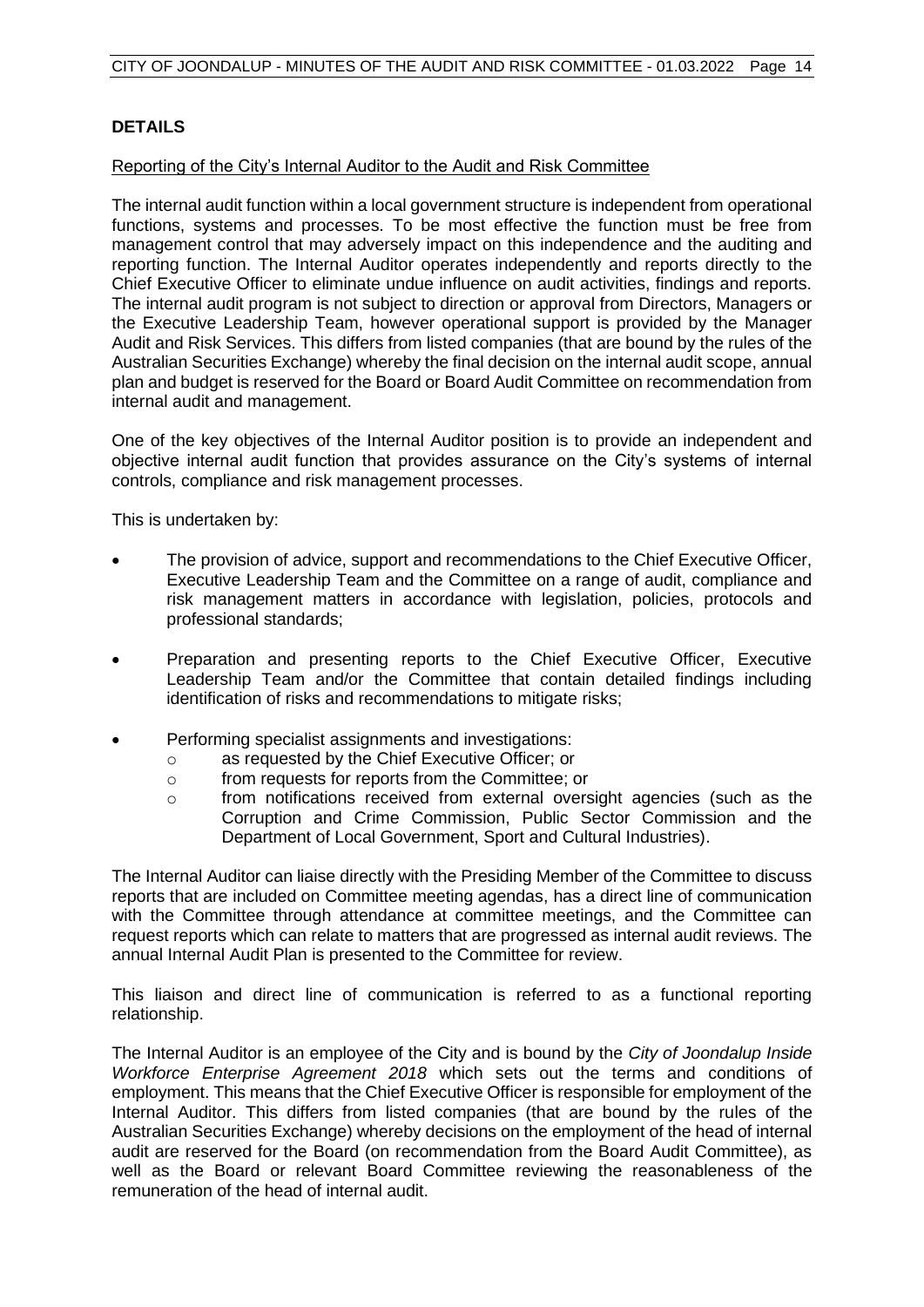As per s7.1B (Delegation of some powers and duties to audit committee) of the Act, the only powers that a local government may delegate to its audit committee are any of its powers and duties under Part 7 – Audit, of the Act. This does not include the ability for an Internal Auditor to report directly to an audit committee, outside of the current functional reporting mechanism.

#### Audit Charter

Following an amendment to the Act requiring all local governments to establish an audit committee, Council adopted an Audit Committee Charter (the Charter) on 29 August 2006 (CJ142-08/06 refers). The Charter included details on the Committee's objectives and functions, powers and membership, and duties and responsibilities. The Charter was included with the agenda for meetings of the Committee until August 2015, and from the meeting held in November 2015 the Charter was replaced by updated Terms of Reference for the Committee.

The Western Australian Auditor General produced a report in June 2020 titled *Western Australian Public Sector Audit Committees – Better Practice Guide* (the Guide). The Guide recognises that audit committees are an essential part of an entity's governance framework in the provision of independent advice and assurance on systems of risk management, internal control, and financial and performance reporting.

The Guide provides better practice principles and guidance to accountable authorities and those with responsibility for audit committee activities. The Guide includes toolkits to assist the development of effective audit committees and promote the better practice principles included in the Guide. This includes a toolkit designed to assist entities to develop an audit committee charter that reflects the better practice principles. The Office of the Auditor General (OAG) sourced information from the Institute of Internal Auditors Australia (and global) and the Australian National Audit Office to develop the Guide.

The City has used the OAG Guide and toolkit, the *Local Government Operational Guidelines (Number 09 Audit in Local Government)* published by the Department of the Local Government, Sport and Cultural Industries, and the previous Charter to develop a draft Audit Charter for consideration by the Committee and Council.

#### Responsibilities of the Office of the Auditor General

The Auditor General's functions and powers are prescribed in the *Auditor General Act 2006*. On 28 October 2017, the *[Local Government Amendment \(Auditing\) Act 2017](https://www.slp.wa.gov.au/pco/prod/filestore.nsf/FileURL/mrdoc_37024.pdf/$FILE/Local%20Government%20Amendment%20(Auditing)%20Act%202017%20-%20%5B00-00-00%5D.pdf?OpenElement)* was proclaimed, giving the Auditor General the mandate to audit local government authorities within Western Australia, which includes performance audits and annual financial audits.

The Auditor General seeks to develop an audit program that is balanced in its coverage and includes topics that matter to Parliament and the community. The audit program is informed by enquiries received, expressions of concern and requests for audits from Members of Parliament and the community. The OAG's audit program is developed using the criteria of materiality, impact, risk, context, coverage, and auditability/efficiency. Deciding what to audit is a key part of the Auditor General's independence and this is not subject to direction from Parliament or government. However, the topic selection process involves annual discussions on the proposed forward audit program with the oversight committees of Public Accounts Committee and Estimates and Financial Operations Committee.

In accordance with section 24 of the *Auditor General Act 2006* the OAG issued the *Audit Practice Statement* (dated March 2017) which provides a concise and consolidated summary of why, what and how audits are undertaken. This Statement is available on the OAG website (www.audit.wa.gov.au).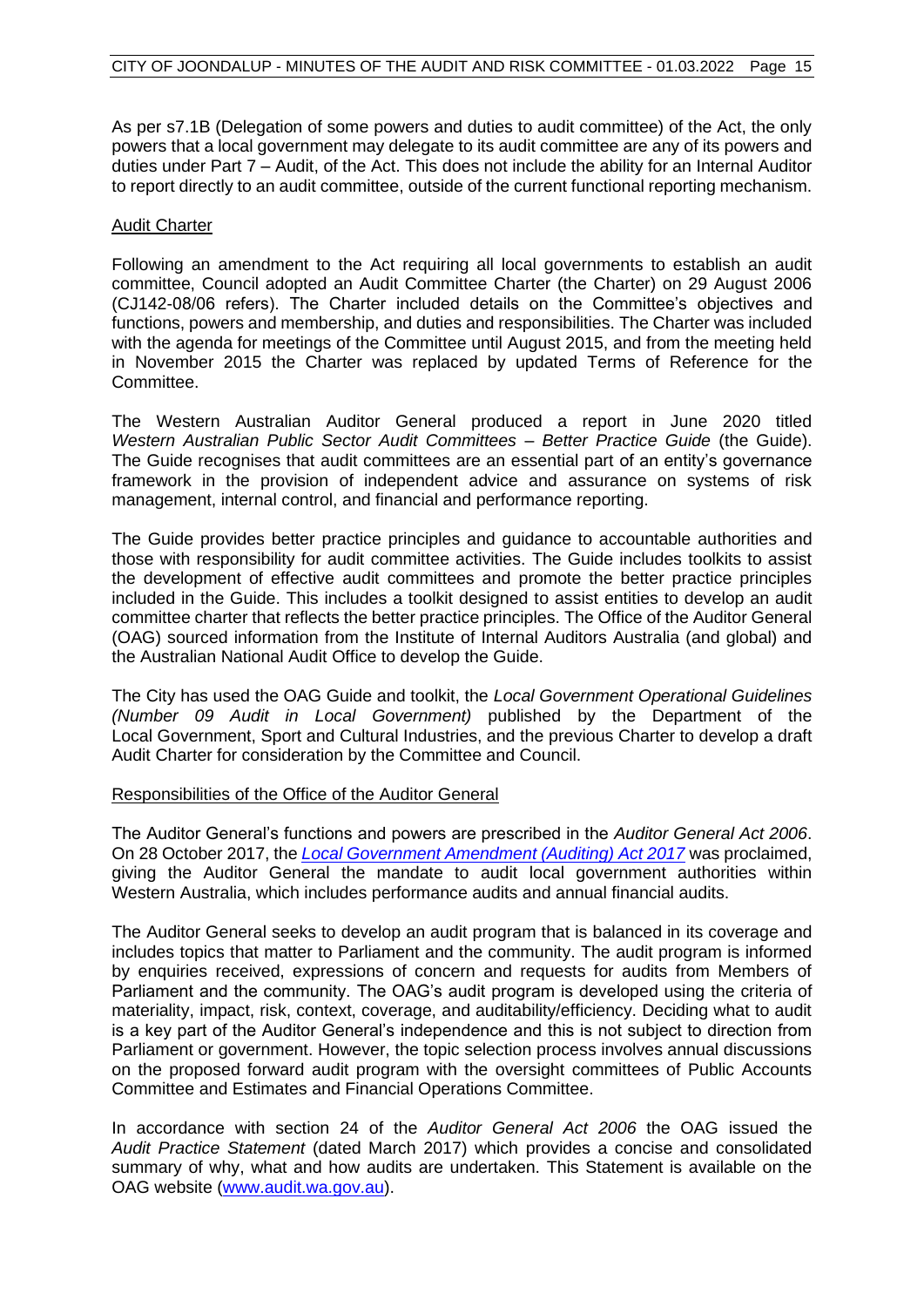#### **Issues and Options Considered**

There are a number of options for Council to consider.

For the reporting of the City's Internal Auditor to the Committee, Council can either:

- maintain the current functional reporting relationship as described in this report or
- advocate for a change to the *Local Government Act 1995* to allow for the ability for an Internal Auditor to report directly to an audit committee.

For the development of an Audit Charter on the function of the Committee, Council can either:

- continue to use the current Terms of Reference to reflect the role of the Committee or
- adopt, or amend and adopt, the draft Charter, forming Attachment 1 to this Report.

If Council determines to adopt the draft Charter, it is recommended that Council also adopt the revised Terms of Reference for the Audit and Risk Committee as reflected in the draft Charter.

#### **Legislation / Strategic Community Plan / Policy Implications**

| Legislation | Auditor General Act 2006.                                 |
|-------------|-----------------------------------------------------------|
|             | Local Government Act 1995.                                |
|             | Local Government Amendment (Auditing) Act 2017.           |
|             | Local Government (Audit) Regulations 1996.                |
|             | Local Government (Financial Management) Regulations 1996. |

#### **Strategic Community Plan**

**Key theme Governance and Leadership.** 

**Objective Corporate capacity.** 

**Strategic initiative** Demonstrate accountability through robust reporting that is relevant and easily accessible by the community.

**Policy** Not applicable.

#### **Risk Management Considerations**

An independent internal audit service provides objective review and assurance on risks associated with the City's systems, governance, and compliance processes. An Audit and Risk Committee Charter that clearly communicates the roles and responsibilities of the Committee reduces the risk of the Committee being less accountable and effective.

#### **Financial / Budget Implications**

Not applicable.

#### **Regional Significance**

Not applicable.

#### **Sustainability Implications**

Not applicable.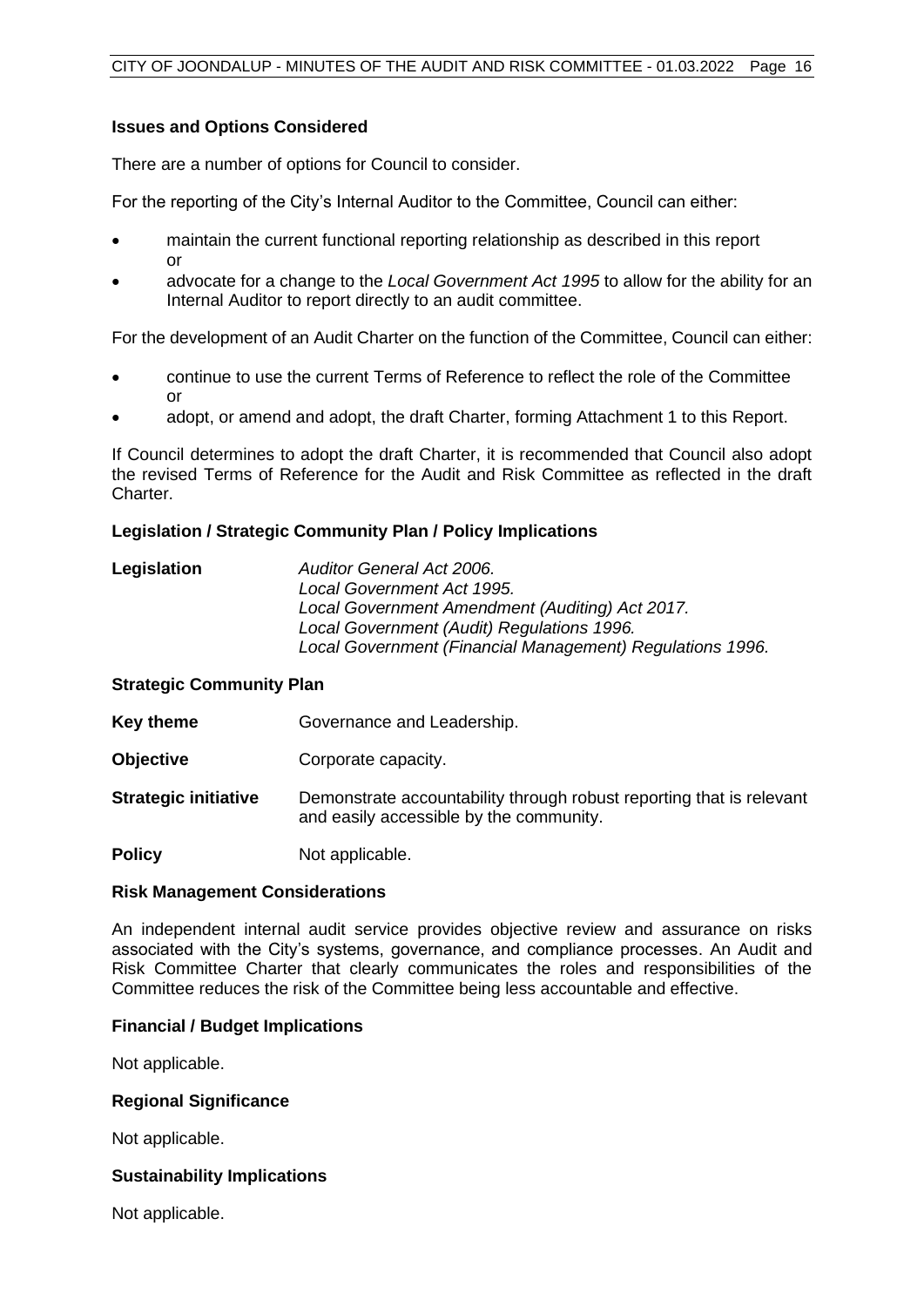## **Consultation**

Not applicable.

#### **COMMENT**

The Internal Auditor operates independently, free from management interference and / or influence, and has access to all relevant City systems, records, and personnel. The previous Charter, which was discontinued, contained more detailed information about the Committee's accountabilities and functions than the current Terms of Reference for the Committee. However, it has become dated and included some details that did not comply with legislation and current practice. Updating this Charter to include the better practice principles from the OAG's Guidelines results in a contemporary Charter that reflects the Committee's roles and responsibilities.

#### **VOTING REQUIREMENTS**

Simple Majority.

#### **OFFICER'S RECOMMENDATION**

That Council:

- 1 MAINTAINS the current functional reporting relationship between the Internal Auditor and the Audit and Risk Committee;
- 2 ADOPTS the updated Audit and Risk Committee Charter, forming Attachment 1 to this Report;
- 3 ADOPTS the revised Terms of Reference for the Audit and Risk Committee as reflected in the draft Audit and Risk Committee Charter, forming Attachment 1 to this Report.

*Cr Fishwick entered the meeting at 6.40pm.*

*Cr Poliwka left the meeting at 6.45pm.*

#### **PROCEDURAL MOTION – THAT THE ITEM BE REFERRED BACK**

**MOVED Cr Raftis, SECONDED Mr Thomas that Item 3 – Role and Functioning of the Audit and Risk Committee BE REFERRED BACK to the Chief Executive Officer to clarify definitions and make corrections on the election process within the Terms of Reference for the Audit and Risk Committee.**

#### **The Procedural Motion was Put and CARRIED (6/0)**

**In favour of the Procedural Motion:** Cr Raftis, Mayor Jacob, Crs Fishwick, Jones, McLean and Mr Thomas.

#### *Appendix 2 refers*

*To access this attachment on electronic document, click h[ere: Attach2agnAUDIT220301.pdf](http://www.joondalup.wa.gov.au/files/committees/AURI/2022/Attach2agnAUDIT220301.pdf)*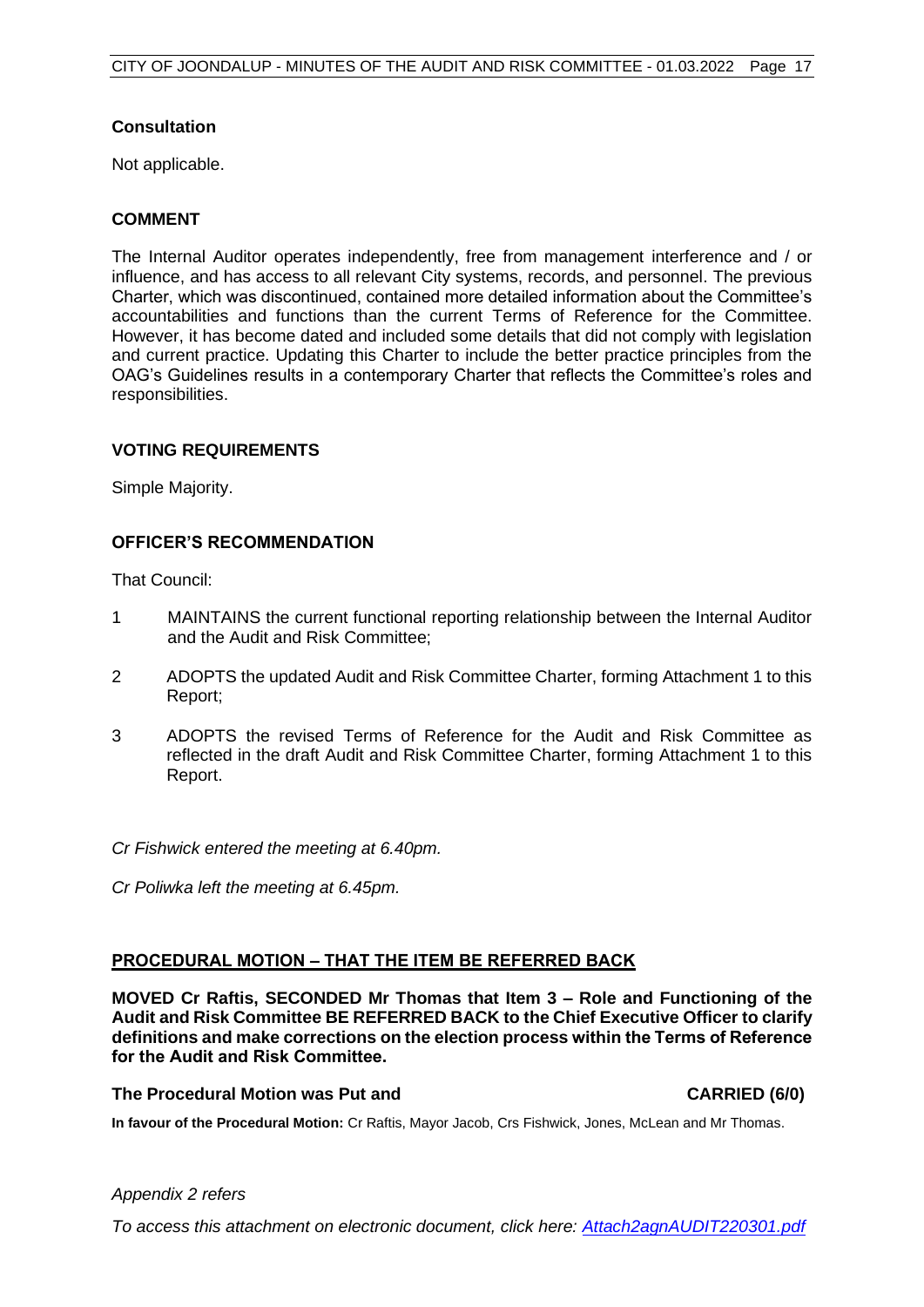# <span id="page-18-0"></span>**ITEM 4 HALF YEARLY REPORT – WRITE-OFF OF MONIES FROM 1 JULY TO 31 DECEMBER 2021**

| <b>WARD</b>                           | All                                                                                                                                                    |
|---------------------------------------|--------------------------------------------------------------------------------------------------------------------------------------------------------|
| <b>RESPONSIBLE</b><br><b>DIRECTOR</b> | Mr Mat Humfrey<br><b>Corporate Services</b>                                                                                                            |
| <b>FILE NUMBERS</b>                   | 07032, 101515                                                                                                                                          |
| <b>ATTACHMENTS</b>                    | Nil                                                                                                                                                    |
| <b>AUTHORITY / DISCRETION</b>         | Information - includes items provided to Council for<br>information purposes only that do not require a decision of<br>Council (that is for 'noting'). |

#### **PURPOSE**

For the Audit and Risk Committee to note the amounts of monies written-off under delegated authority.

#### **EXECUTIVE SUMMARY**

The total amount written-off under delegated authority during the six months ended 31 December 2021 was \$7,622.53. This amount consisted of 10,653 small unpaid rate amounts below the \$100 reportable limit.

*It is therefore recommended that the Audit and Risk Committee RECEIVES the report of amounts written-off under delegated authority for the period 1 July to 31 December 2021.*

#### **BACKGROUND**

Section 6.12(1)(c) of the *Local Government Act 1995* gives Council the power to write-off any amount of money owing to the City.

At its meeting held on 6 June 2006 (CJ079-06/06 refers) Council approved to delegate to the Chief Executive Officer the authority to write-off monies owed to the City, subject to a report being provided to the Audit and Risk Committee on a six-monthly basis on the exercise of this delegation for amounts between \$100 and \$20,000. The Chief Executive Officer under section 5.44 has delegated his authority to nominated employees, up to the limits provided in the instrument of delegation.

#### **DETAILS**

During the six months ended 31 December 2021 a total amount of \$7,622.53 was written-off as unrecoverable. This amount includes the following:

• 10,653 items below the reportable limit totalling \$7,622.53, mainly small rates balances, representing in the main rounding decimals or other minor miscellaneous charges and the cost of collection was, for all practical purposes, uneconomical.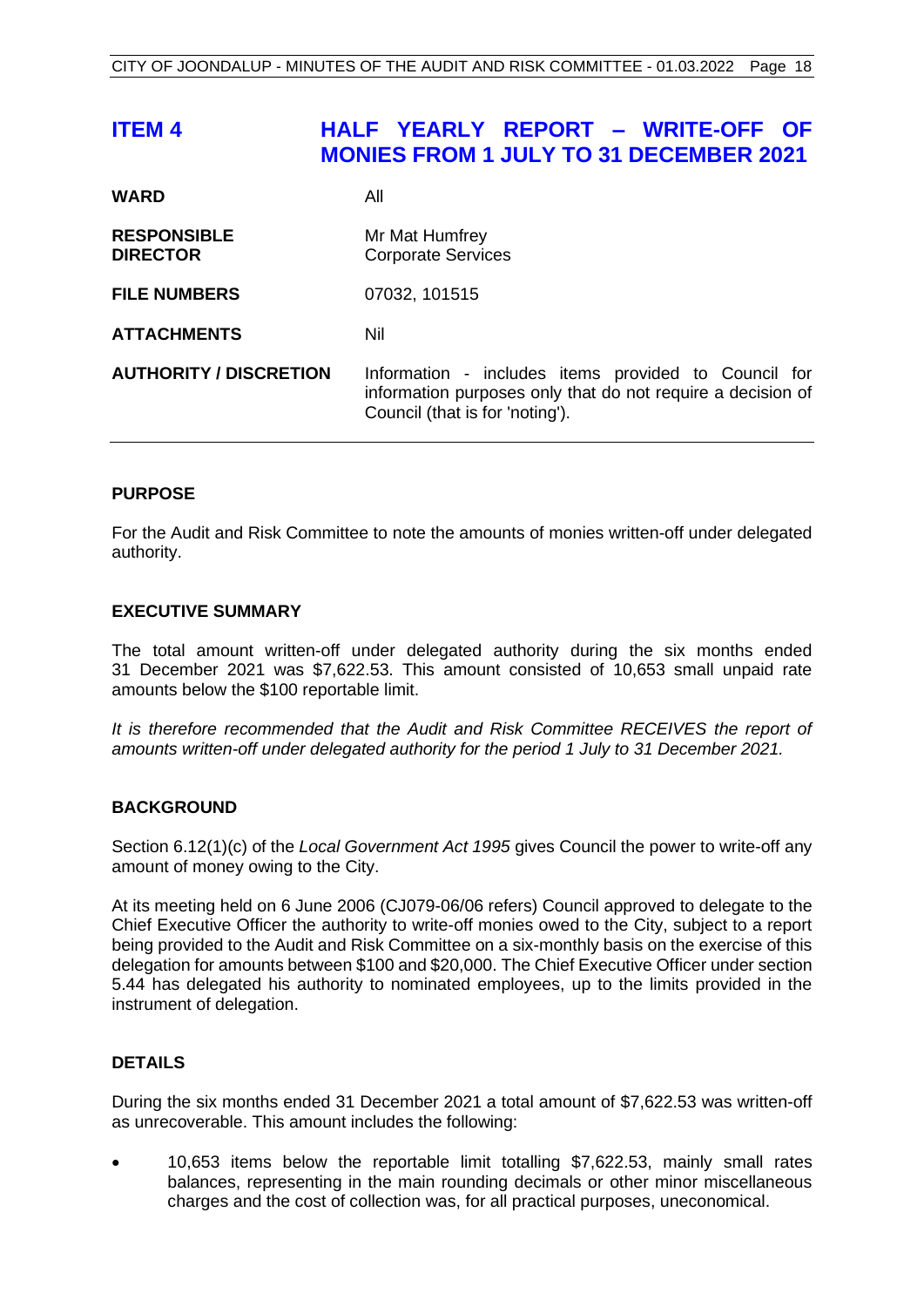#### **Issues and Options Considered**

Not applicable.

#### **Legislation / Strategic Community Plan / Policy Implications**

| Legislation | Section 6.12(1)(c) of the Local Government Act 1995. |
|-------------|------------------------------------------------------|
|             | Section 5.42 of the Local Government Act 1995.       |
|             | Section 5.44 of the Local Government Act 1995.       |

#### **Strategic Community Plan**

| Key theme                   | <b>Financial Sustainability.</b> |
|-----------------------------|----------------------------------|
| <b>Objective</b>            | Effective management.            |
| <b>Strategic initiative</b> | Not applicable.                  |
| <b>Policy</b>               | Not applicable.                  |

#### **Risk Management Considerations**

The amounts written off are either unrecoverable or uneconomical to recover, none of which represent a material financial risk to the City.

#### **Financial / Budget Implications**

| <b>Account No:</b>                 | 3256                   |
|------------------------------------|------------------------|
| <b>Budget Item</b>                 | Bad Debts written-off. |
| <b>Annual Budget</b>               | \$13,500               |
| <b>Year to Date Budget</b>         | \$6,160                |
| <b>Year to Date Actual</b>         | \$7,622.53             |
| Year to Date variance (\$1,462.53) |                        |

All amounts quoted in this report are exclusive of GST.

#### **Regional Significance**

Not applicable.

#### **Sustainability Implications**

Not applicable.

#### **Consultation**

Not applicable.

#### **COMMENT**

Monies written-off under delegated authority comprised 10,653 small items of unpaid rates totalling \$7,622.53, all of which were below the \$100 reportable limit.

History of bad debts written off over the past five financial years is below.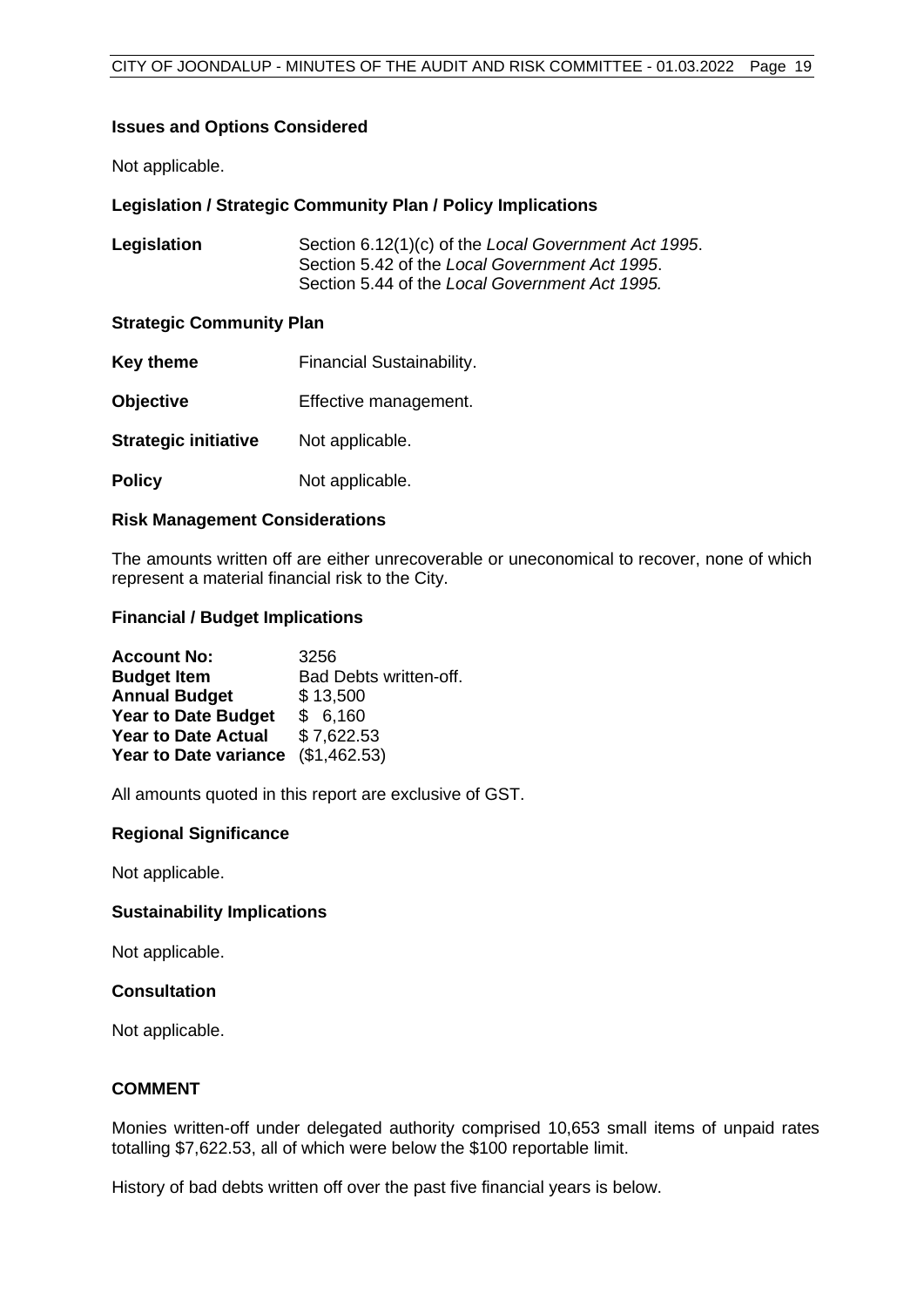



#### **VOTING REQUIREMENTS**

Simple Majority.

**MOVED Mr Thomas, SECONDED Cr McLean that the Audit and Risk Committee RECEIVES the report of monies written-off under delegated authority for the period 1 July to 31 December 2021.**

#### **The Motion was Put and CARRIED (6/0)**

**In favour of the Motion:** Cr Raftis, Mayor Jacob, Crs Fishwick, Jones, McLean and Mr Thomas.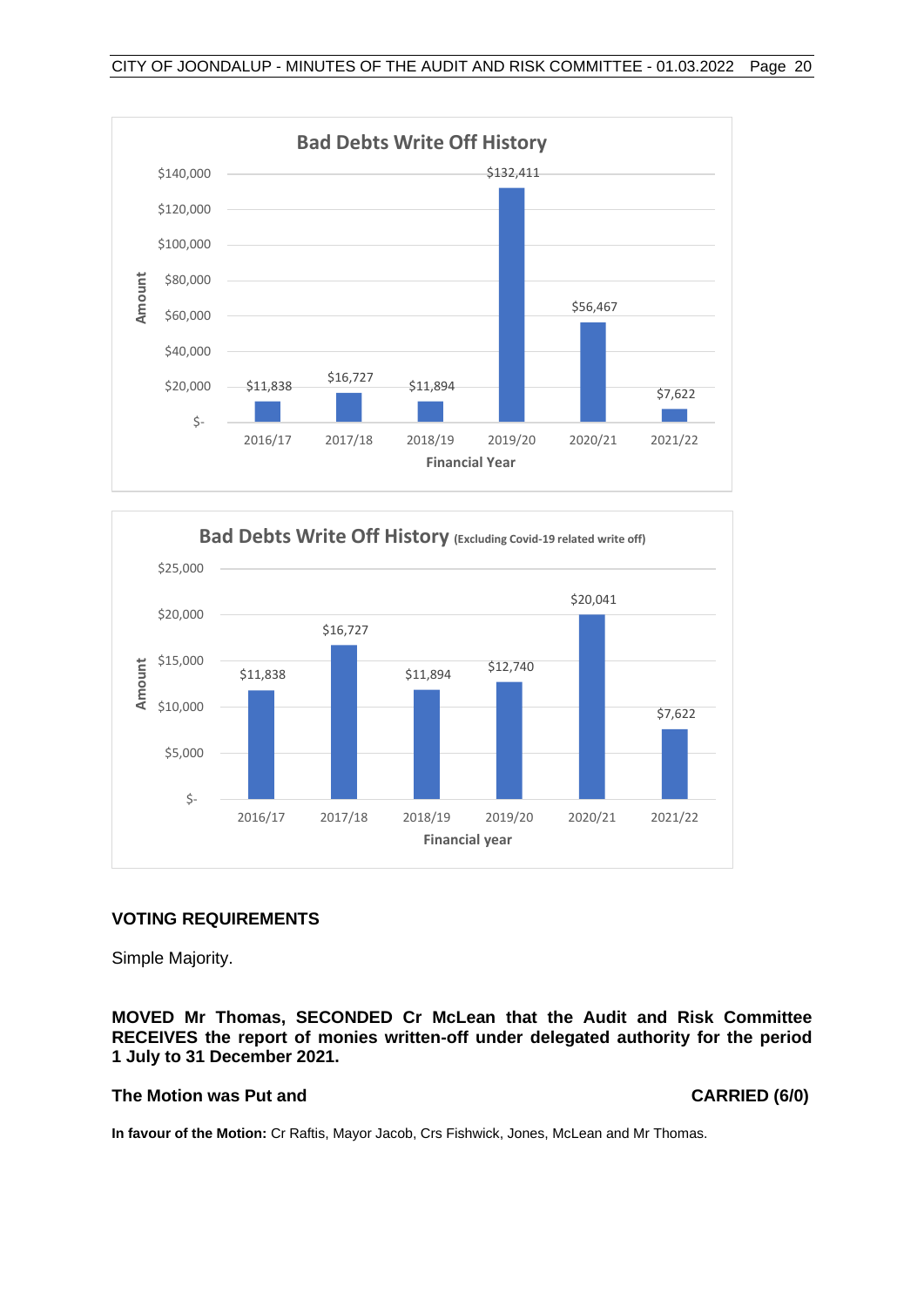# <span id="page-21-0"></span>**ITEM 5 HALF YEAR REPORT – CONTRACT EXTENSIONS – 1 JULY TO 31 DECEMBER 2021**

| <b>WARD</b>                           | All                                                                                                                                                    |
|---------------------------------------|--------------------------------------------------------------------------------------------------------------------------------------------------------|
| <b>RESPONSIBLE</b><br><b>DIRECTOR</b> | Mr Mat Humfrey<br><b>Corporate Services</b>                                                                                                            |
| <b>FILE NUMBER</b>                    | 07032                                                                                                                                                  |
| <b>ATTACHMENT</b>                     | Attachment 1<br><b>Contract Expenditure Report</b>                                                                                                     |
| <b>AUTHORITY / DISCRETION</b>         | Information - includes items provided to Council for<br>information purposes only that do not require a decision of<br>Council (that is for 'noting'). |

#### **PURPOSE**

For the Audit and Risk Committee to note the details of contracts extended by the Chief Executive Officer between 1 July 2021 to 31 December 2021.

#### **EXECUTIVE SUMMARY**

The schedule of contracts extended by the Chief Executive Officer during the period 1 July 2021 to 31 December 2021 is provided in Attachment 1 to this Report.

*It is therefore recommended that the Audit Committee NOTES the contracts extended by the Chief Executive Officer during the period 1 July 2021 to 31 December 2021, forming Attachment 1 to this Report.*

#### **BACKGROUND**

At its meeting held on 1 November 2005 (Item CJ231-11/05 refers), Council resolved that a half-yearly report be prepared for the Audit and Risk Committee detailing contracts that were originally approved by Council and have subsequently been extended by the Chief Executive Officer.

#### **DETAILS**

Council has delegated to the Chief Executive Officer the authority to approve all contract extensions on tenders approved by Council subject to a report to the Audit and Risk Committee being prepared on a half-yearly basis providing details of those contracts extended.

Four contracts were extended during the period 1 July 2021 to 31 December 2021.

#### **Issues and Options Considered**

The option to extend the contracts by the Chief Executive Officer is required to maintain continuity of the applicable services to the City.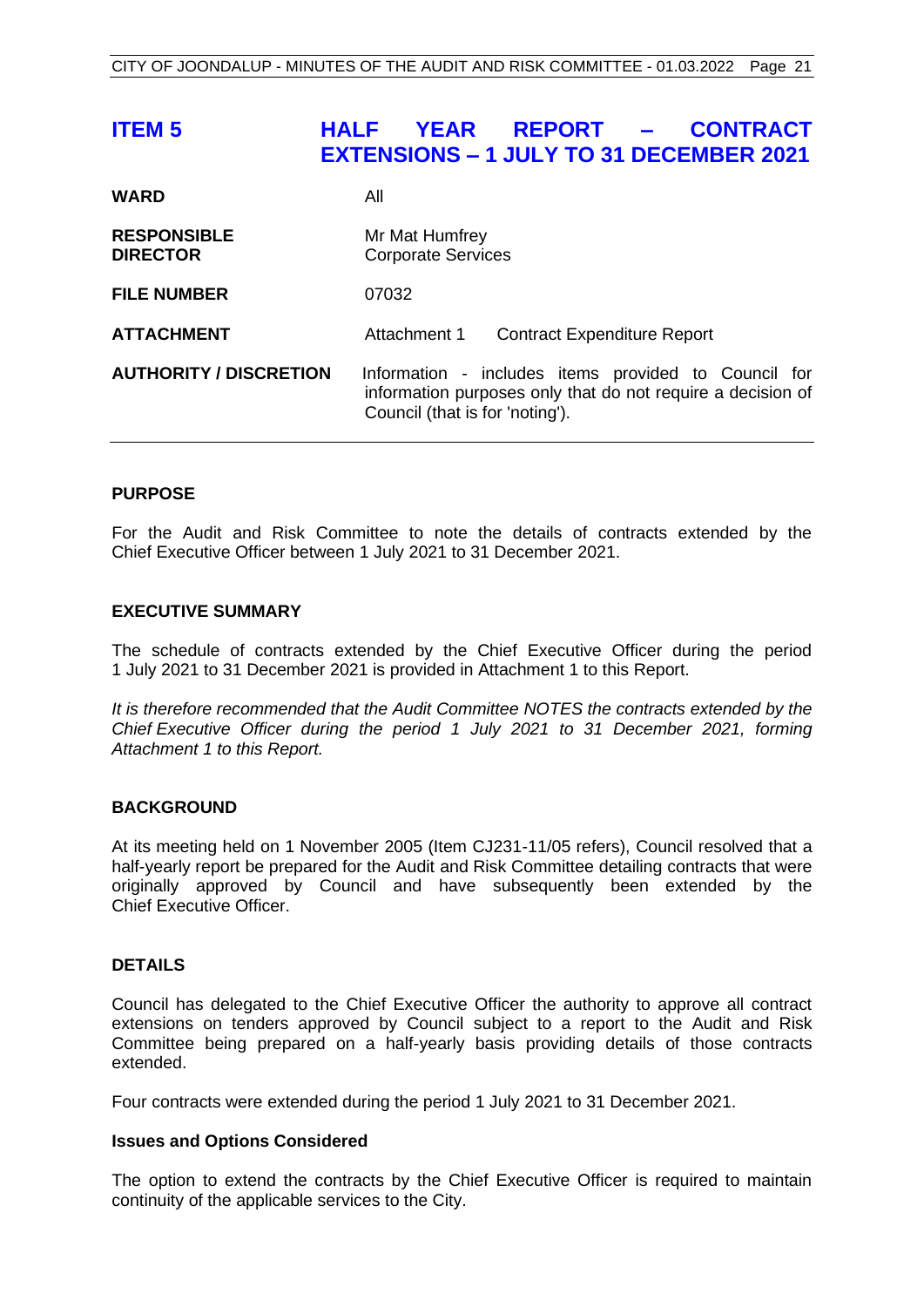#### **Legislation / Strategic Community Plan / Policy Implications**

**Legislation** The City's legal advice is that under section 5.41(d) of the *Local Government Act 1995* the Chief Executive Officer may be delegated the power to extend a contract – provided the Chief Executive Officer does not extend the contract beyond the "total term of the Contract" specified by the Council in the resolution.

#### **Strategic Community Plan**

- **Key theme Governance and Leadership.**
- **Objective Corporate capacity.**
- **Strategic initiative** Demonstrate accountability through robust reporting that is relevant and easily accessible by the community.
- **Policy** Not applicable.

#### **Risk Management Considerations**

The delegated authority to extend Contracts is limited to the original terms and conditions approved by resolution of Council when the tender was first awarded.

#### **Financial / Budget Implications**

In accordance with each individual Contract and approved budget limits.

#### **Regional Significance**

Not applicable.

#### **Sustainability Implications**

Not applicable.

#### **Consultation**

Not applicable.

#### **COMMENT**

This Report provides the Audit and Risk Committee with details of contracts originally approved by Council or by the Chief Executive Officer under delegated authority, which have subsequently been extended by the Chief Executive Officer during the period from 1 July 2021 to 31 December 2021.

#### **VOTING REQUIREMENTS**

Simple Majority.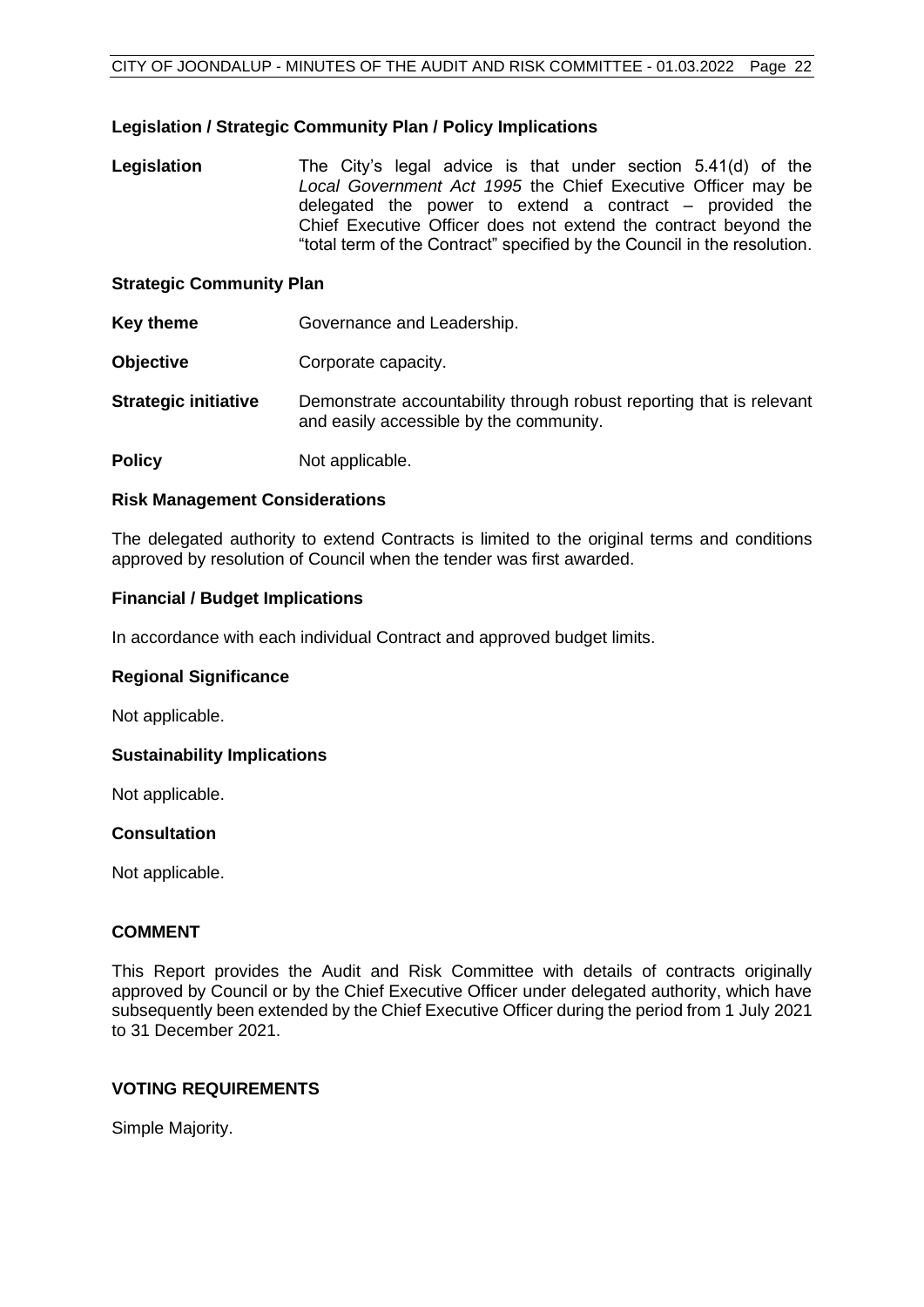#### **MOVED Cr Jones, SECONDED Cr McLean that the Audit and Risk Committee NOTES the contracts extended by the Chief Executive Officer during the period 1 July 2021 to 31 December 2021, forming Attachment 1 to this Report.**

#### **The Motion was Put and CARRIED (6/0)**

**In favour of the Motion:** Cr Raftis, Mayor Jacob, Crs Fishwick, Jones, McLean and Mr Thomas.

*Appendix 3 refers*

*To access this attachment on electronic document, click h[ere: Attach3agnAUDIT220301.pdf](http://www.joondalup.wa.gov.au/files/committees/AURI/2022/Attach3agnAUDIT220301.pdf)*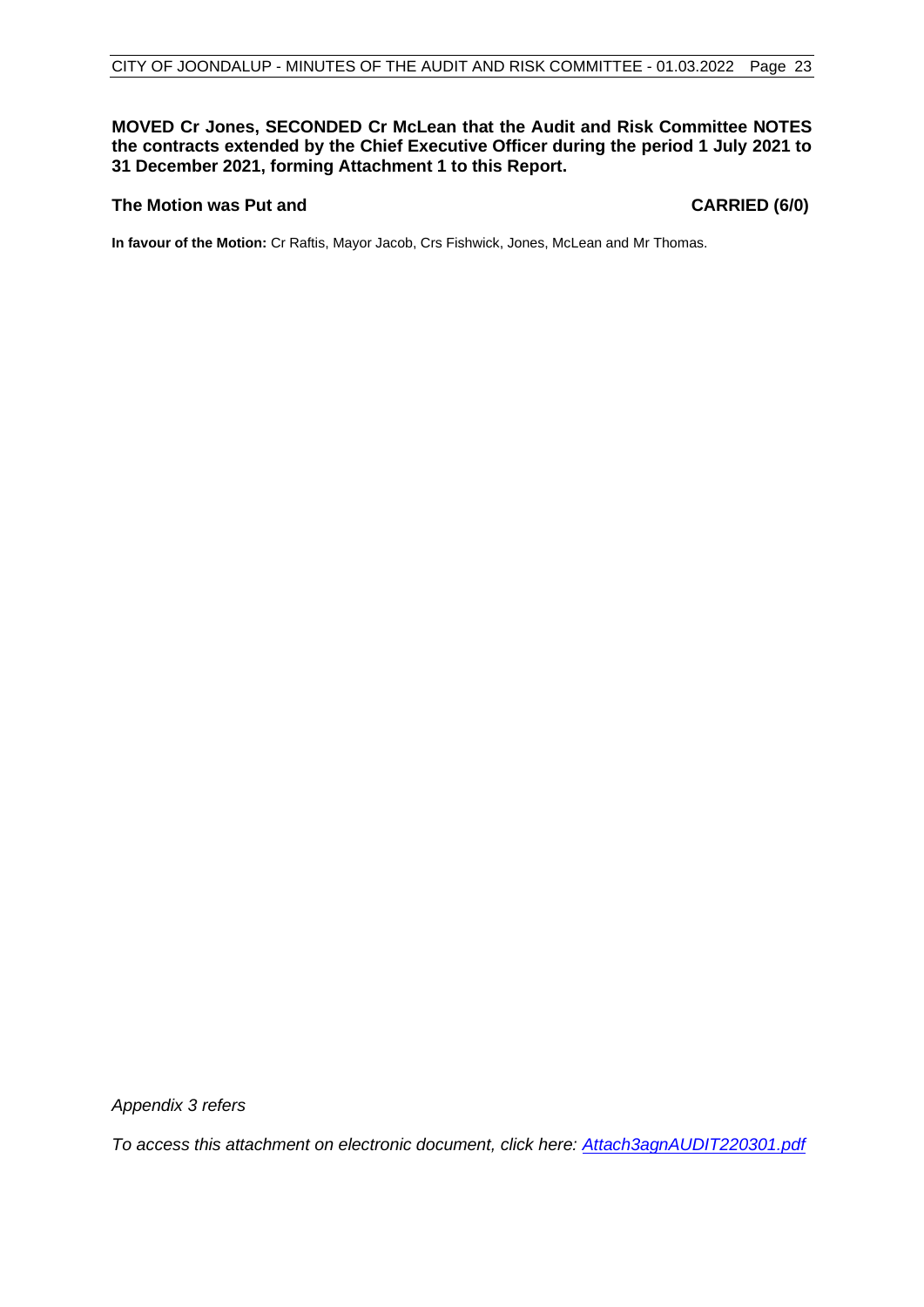<span id="page-24-0"></span>

| <b>ITEM 6</b>                                                                                  | 2021-22<br>ENTRANCE MEETING WITH OFFICE OF THE<br><b>AUDITOR-GENERAL WA</b>                                               | <b>ANNUAL FINANCIAL</b> | <b>AUDIT</b>                      |
|------------------------------------------------------------------------------------------------|---------------------------------------------------------------------------------------------------------------------------|-------------------------|-----------------------------------|
| <b>WARD</b>                                                                                    | All                                                                                                                       |                         |                                   |
| <b>RESPONSIBLE</b><br><b>DIRECTOR</b>                                                          | Mr Mat Humfrey<br><b>Corporate Services</b>                                                                               |                         |                                   |
| <b>FILE NUMBERS</b>                                                                            | 110069, 101515                                                                                                            |                         |                                   |
| <b>ATTACHMENT</b>                                                                              | Attachment 1                                                                                                              | <b>Planning Summary</b> | OAG Entrance Interview Agenda and |
| <b>AUTHORITY / DISCRETION</b> Executive - The substantial direction setting and oversight role | of Council, such as adopting plans and reports, accepting<br>tenders, directing operations, setting and amending budgets. |                         |                                   |

This Item was dealt with earlier in the meeting, prior to Item 1 Confidential – 2020-21 Office of the Auditor General Information System Audit, page [5](#page-5-1) refers.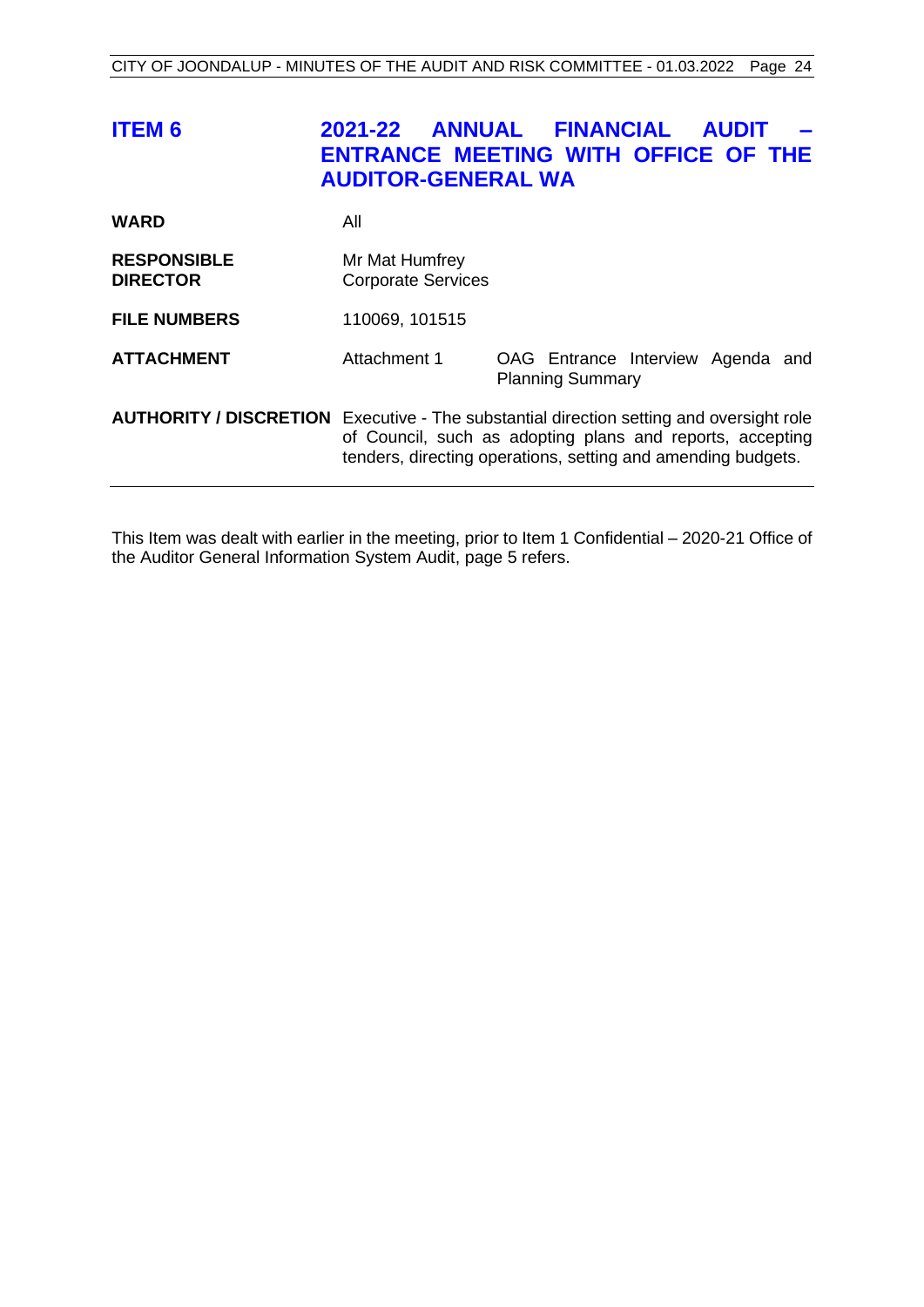<span id="page-25-0"></span>

| <b>ITEM7</b>                          | <b>CONFIDENTIAL</b><br><b>INTERNAL</b><br><b>AUDIT</b><br><b>OUTCOMES - EMPLOYEE TO SUPPLIER</b><br><b>RELATIONSHIPS</b>                               |
|---------------------------------------|--------------------------------------------------------------------------------------------------------------------------------------------------------|
| WARD                                  | All                                                                                                                                                    |
| <b>RESPONSIBLE</b><br><b>DIRECTOR</b> | Mr James Pearson<br>Office of the CEO                                                                                                                  |
| <b>FILE NUMBERS</b>                   | 36574, 101515, 105279                                                                                                                                  |
| <b>ATTACHMENT</b>                     | Nil                                                                                                                                                    |
| <b>AUTHORITY / DISCRETION</b>         | Information - includes items provided to Council for<br>information purposes only that do not require a decision of<br>Council (that is for 'noting'). |

This report is confidential in accordance with Section 5.23(2)(a) of the *Local Government Act 1995*, which also permits the meeting to be closed to the public for business relating to the following:

*(a) a matter affecting an employee or employees.*

A full report was provided to Elected Members under separate cover. The report is not for publication.

*Cr Poliwka entered the meeting at 7.00pm.*

#### **MOVED Mr Thomas, SECONDED Cr Jones that the Audit and Risk Committee NOTES the outcomes of the internal audit into employee to supplier relationships.**

#### **The Motion was Put and CARRIED (7/0)**

**In favour of the Motion:** Cr Raftis, Mayor Jacob, Crs Fishwick, Jones, McLean, Poliwka and Mr Thomas.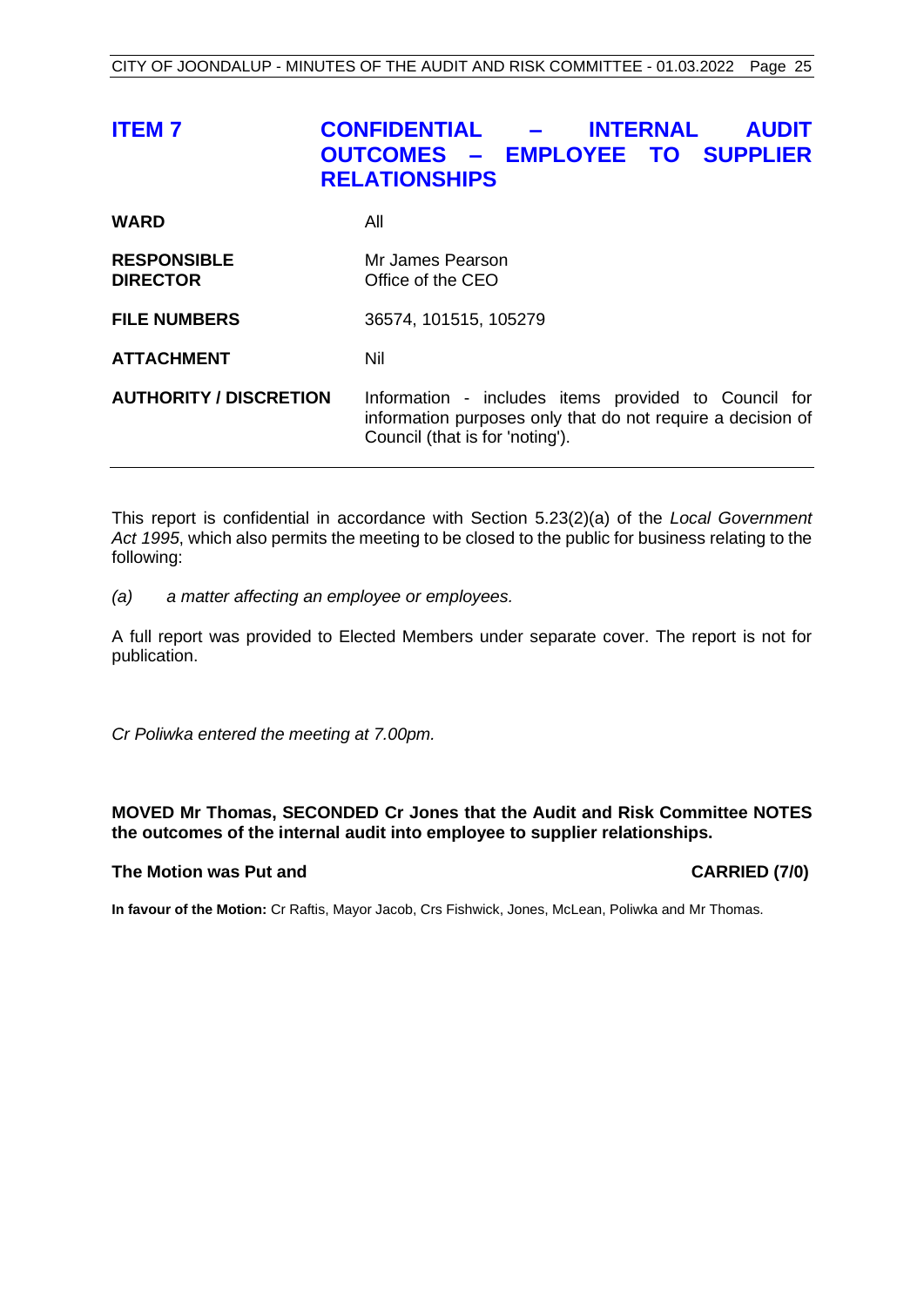# <span id="page-26-0"></span>**ITEM 8 CONFIDENTIAL – REPORT TO EXTERNAL OVERSIGHT AGENCIES**

| <b>WARD</b>                           | All                                                                                                                                                    |
|---------------------------------------|--------------------------------------------------------------------------------------------------------------------------------------------------------|
| <b>RESPONSIBLE</b><br><b>DIRECTOR</b> | Mr James Pearson<br>Office of the CEO                                                                                                                  |
| <b>FILE NUMBERS</b>                   | 107084, 105279, 101515                                                                                                                                 |
| <b>ATTACHMENT</b>                     | Nil                                                                                                                                                    |
| <b>AUTHORITY / DISCRETION</b>         | Information - includes items provided to Council for<br>information purposes only that do not require a decision of<br>Council (that is for 'noting'). |

This report is confidential in accordance with Section 5.23(2)(a), (f)(i) of the *Local Government Act 1995*, which also permits the meeting to be closed to the public for business relating to the following:

- *(a) a matter affecting an employee or employees;*
- *(f) a matter that if disclosed, could be reasonably expected to –*
	- *(i) impair the effectiveness of any lawful method or procedure for preventing, detecting, investigating or dealing with any contravention or possible contravention of the law.*

A full report was provided to Elected Members under separate cover. The report is not for publication.

#### **MOVED Cr McLean, SECONDED Mayor Jacob that the Audit and Risk Committee NOTES the status of reporting to external oversight agencies.**

#### **The Motion was Put and CARRIED (7/0)**

**In favour of the Motion:** Cr Raftis, Mayor Jacob, Crs Fishwick, Jones, McLean, Poliwka and Mr Thomas.